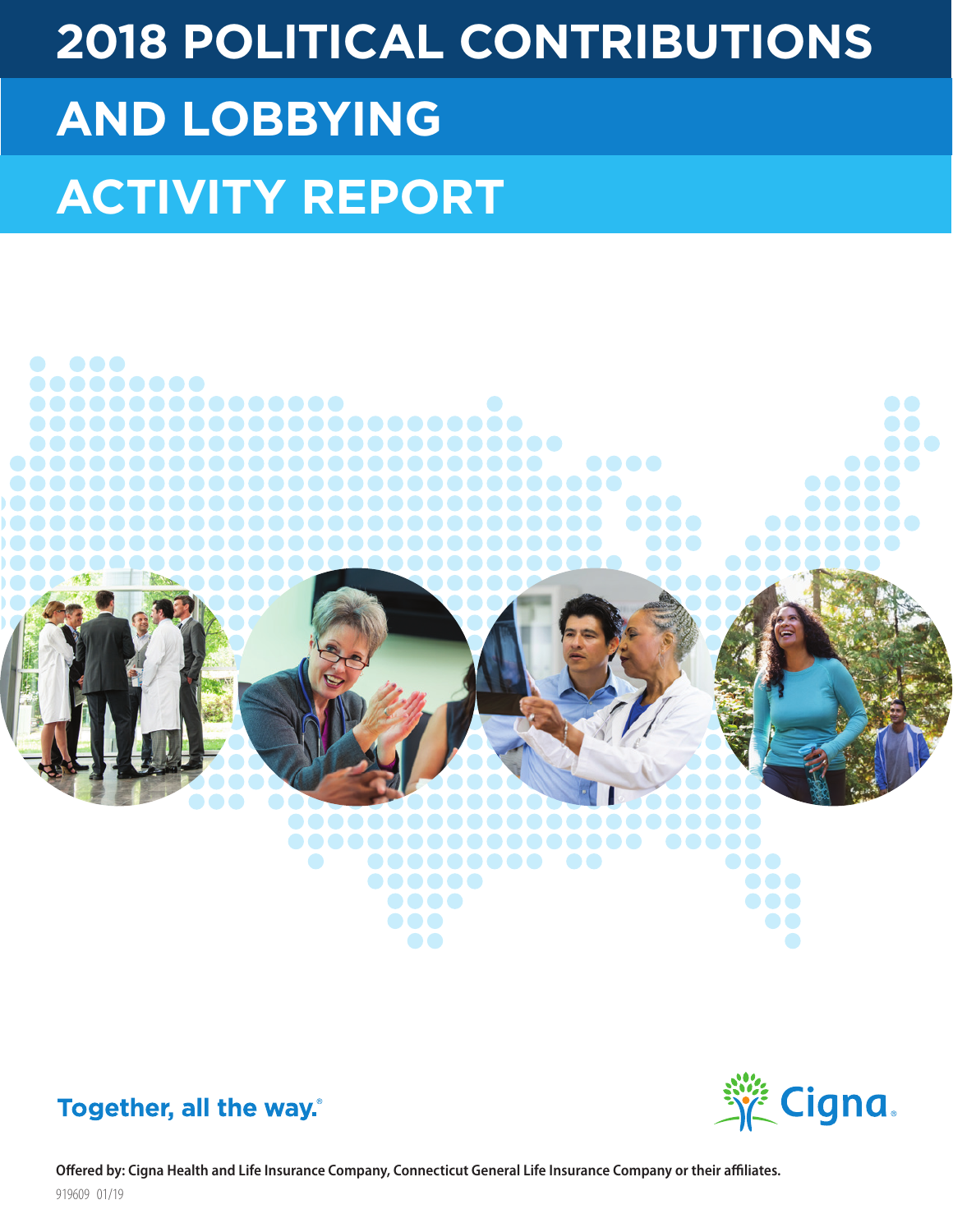

David M. Cordani President and Chief Executive Officer

As a health service company, Cigna is committed to improving the health, wellbeing and peace of mind of our 160 million customer and patient relationships around the world. Our global workforce takes tremendous pride in embracing this mission and serving as champions for our customers, patients and communities.

Health care in the United States remains highly dynamic. With rising costs, aging populations, increases in chronic disease and rapid technological innovation, individual consumers now more than ever seek affordable, personalized and simplified health care. Through tailored solutions and continued investments in innovation, Cigna strives to deliver greater choice to our customers, and through our recent acquisition of Express Scripts, we are even better equipped to address their need for greater affordability, quality and personalization.

At Cigna, we view our role as the connective tissue convening employers, health care professionals and policy makers to contribute to a more sustainable health care system. Together with these stakeholders, we can help to accelerate the shift from a system focused on sick care to one that emphasizes health care, and which will be able to best address the evolving needs of consumers.

I am pleased to share the 2018 Political Contributions and Lobbying Activity Report, which offers details about our political contributions, advocacy efforts and the annual report of the Cigna Political Action Committee (CignaPAC.) We've created this report to provide transparency and insight into how we translate our mission into constructive engagement with elected officials. These political contributions are part of Cigna's broader federal and state lobbying and advocacy efforts.

In 2019 and beyond, we will continue making strides toward a more sustainable health care system, and actively engage in public policy efforts to help make this goal a reality for our customers and patients.

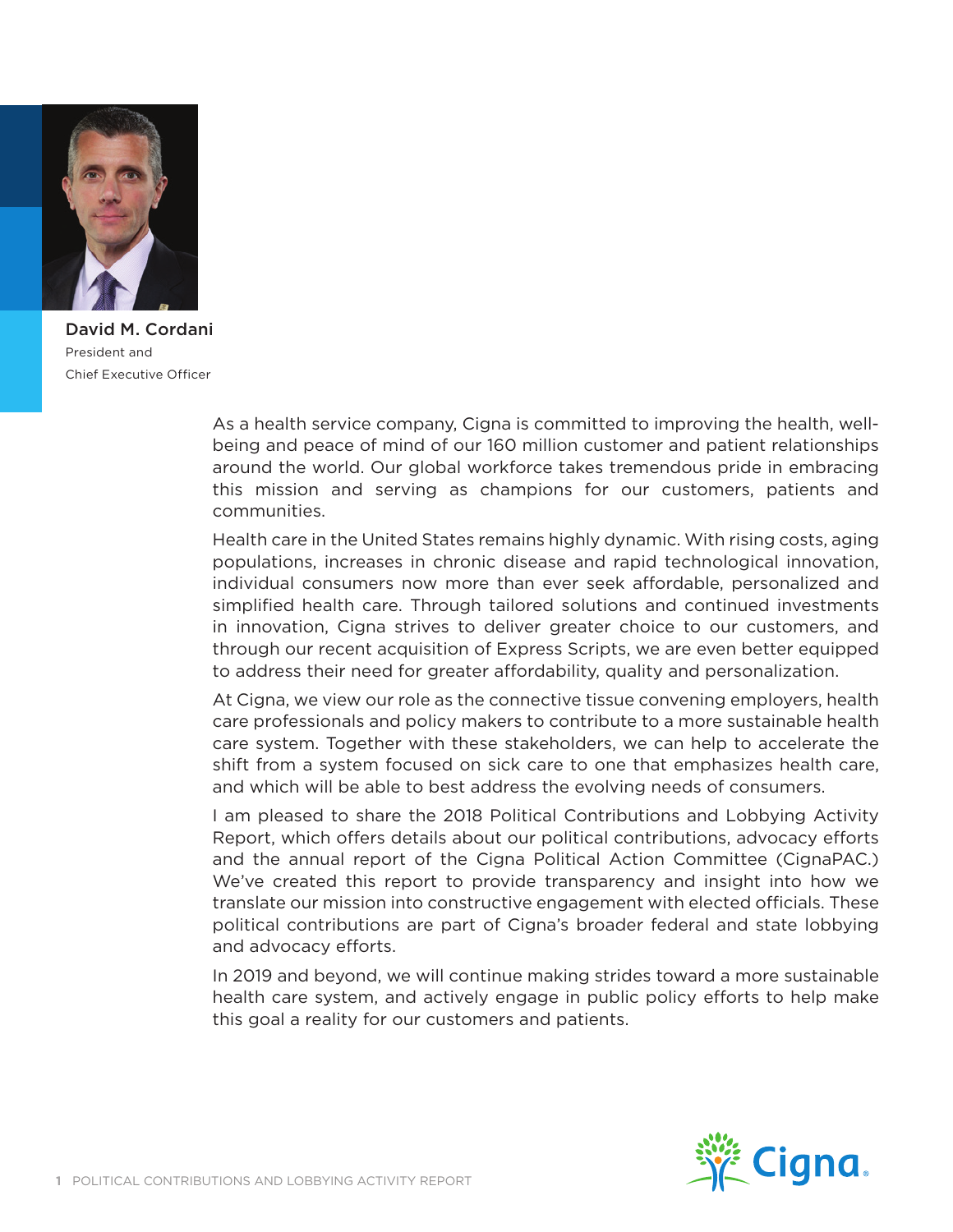### **Overview and Governance**

Cigna takes its engagement in the legislative, regulatory and public policy areas very seriously, approaching all our efforts with care and integrity. There are two major components of Cigna's political activity: (1) political contributions and (2) lobbying efforts. This report is organized to provide information on both of these activities.

As Cigna engages in political activity, it adheres to strict governance standards designed to ensure alignment with Cigna's mission and strategic goals. All political contributions that are made directly by the Company must be made in accordance with Cigna's Political Contributions policy, which requires, among other things, oversight of decisions at the highest corporate level. Political contributions that are made through CignaPAC are reviewed and approved by the CignaPAC board, comprised of executivelevel Cigna leadership and other business leaders, in accordance with the CignaPAC Contribution Guidelines.

With respect to the Company's lobbying activities, the Vice President of Global Public Policy and Federal Government Affairs and the Vice President of State Government Affairs report directly to the General Counsel and review lobbying efforts with Cigna's enterprise leadership, including the Chief Executive Officer, on a regular basis. Additionally, all memberships in trade associations are reviewed by the General Counsel and the Chief Executive Officer.

The Company also maintains an Enterprise Risk Management function. This companywide initiative involves the Board (and its committees), Cigna's management, Cigna's Chief Risk Officer and General Auditor, and Cigna's internal audit function. Together, they work in an integrated effort to (1) identify, assess, prioritize and monitor (as each of their roles dictates) a broad range of risks (e.g., financial, operational, business, compliance, reputational, governance and managerial), and (2) formulate and execute plans to monitor and, to the extent possible, mitigate the effect of those risks.

Within this enterprise risk framework, the Corporate Governance Committee of Cigna's Board of Directors has oversight of and evaluates any material financial, legal, reputational or other risks associated with Cigna's corporate political spending and lobbying activities. In addition, the Corporate Governance Committee biannually reviews compliance with Cigna's Political Contributions policy, including the contributions made under that policy by the Company during the previous year, and annually reviews lobbying expenses and trade association memberships.

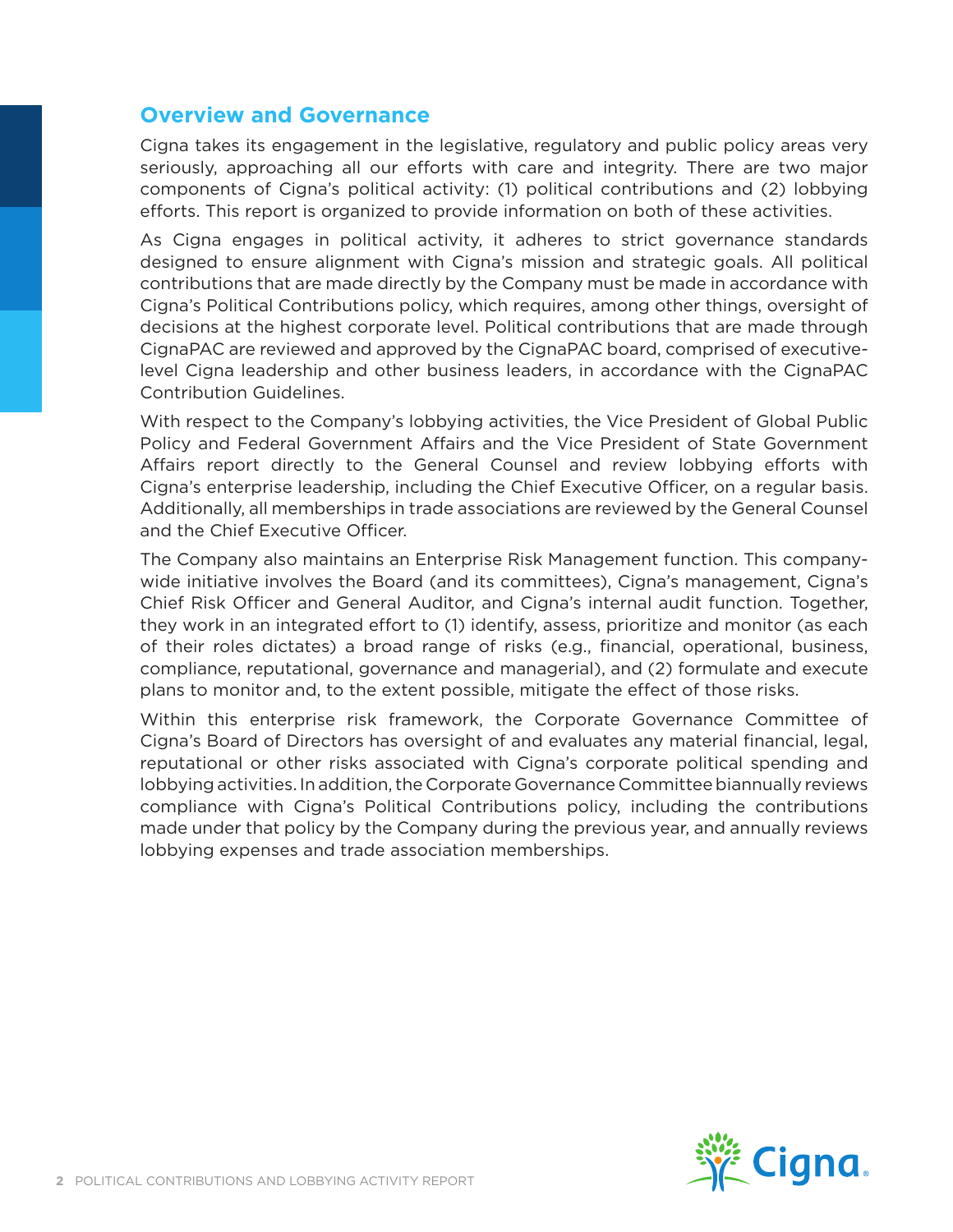# **Political Contributions**

Cigna regularly supports federal, state and local officials, candidates, parties and other politically oriented groups and organizations that the Company believes can advance its mission, business objectives and goals, including principles or issues that support Cigna's vision for a sustainable health care system. As Cigna considers making political contributions, it is always guided by the Company's strategy and mission, demonstrating an eagerness to work with officials of various political and philosophical beliefs and without regard for the private political preferences of its executives.

Contributions attributable to Cigna are made in two ways: (1) Corporate contributions and (2) through CignaPAC. Cigna has strict standards in place governing its political giving activity, and all its contributions are made in accordance with applicable state and federal laws. In addition, the Company keeps the work of the CignaPAC separate from other Company giving. Accordingly, this section of the report provides information specific to Cigna's direct corporate contributions, and the 2018 CignaPAC Annual Report at the end of the report provides information regarding contributions made through CignaPAC.

## **Corporate Contributions**

|                                             | 'Party | <b>Amount</b> |
|---------------------------------------------|--------|---------------|
| <b>Democratic Governors Association</b>     |        | \$100,000     |
| <b>Republican Governors Association</b>     |        | \$100,000     |
| Democratic Attorneys General<br>Association |        | \$50,000      |
| Republican Attorneys General<br>Association |        | \$50,000      |

In 2018, Cigna made the following non-CignaPAC corporate contributions to support our advocacy efforts.

In certain states, corporations are permitted to contribute to state election campaigns. The Cigna Political Contributions policy authorizes the use of corporate funds for state contributions on an exception-only basis, requiring the express approval of the General Counsel of the Company after consultation with the Chief Executive Officer.

In 2018, Cigna did not directly contribute to any state level candidates. Cigna did contribute to the following state party committees:

|                                                    | <b>Party</b> | Amount   |
|----------------------------------------------------|--------------|----------|
| New York Democratic Committee Housekeeping Account |              | \$10,000 |
| New York Senate Republican Campaign Committee      |              | \$20,000 |
| New York Democratic Assembly Campaign Committee    |              | \$20,000 |

Cigna did not make any ballot measure or independent expenditures in 2018.

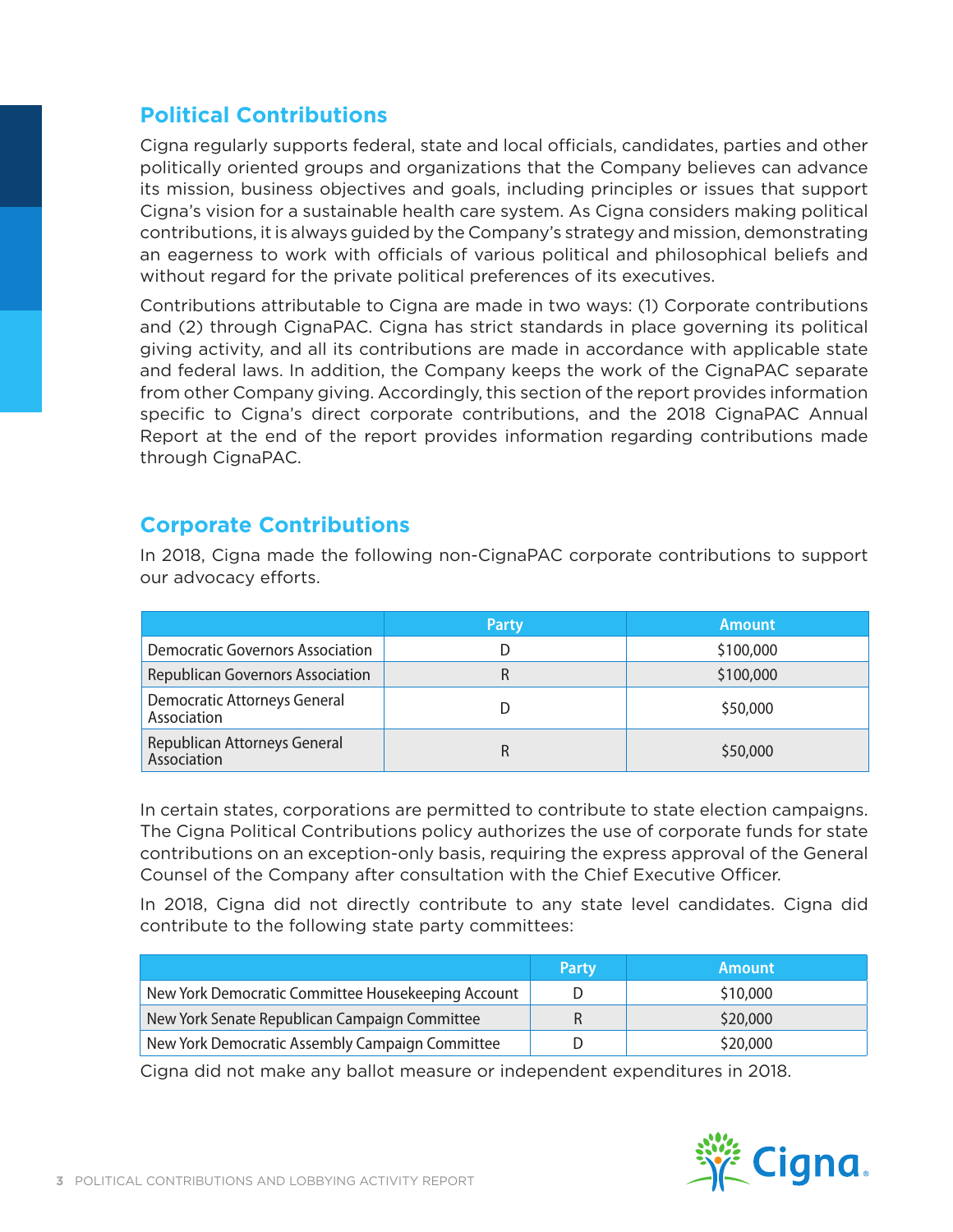## **Sustained Lobbying Activity and Priorities**

Cigna engages in lobbying activity to support its position on public policy issues within federal and state political, legislative and regulatory environments. The Company uses both internal and external resources at the federal and state levels, including memberships in trade associations.

In 2018, Cigna focused its lobbying efforts on advancing public policies in support of our global business and our clients' and customers' needs and interests. Such policies include increasing access to affordable health care; incentives and information to drive better health care and value-based buying decisions; and marketplace competition to afford consumers a wide range of choices to meet their unique health care needs.

Cigna is engaged on fiscal matters, tax policies related to health care, trade policy and health care information technology matters at the federal level. In addition, Cigna has promoted the value and benefits of the Medicare Advantage program, on behalf of the more than 20 million seniors who value the high-quality coverage they receive.

Cigna also engages in the states and at the National Association of Insurance Commissioners (NAIC). The NAIC is a state-based, standard-setting organization, whose membership consists of regulators from the 50 states, the District of Columbia and five U.S. territories. The NAIC, which has been coordinating regulatory activity among the states and territories for more than 100 years, is a valuable forum for us to advocate on a number of priority issues that influence the sustainability of competitive insurance markets.

## **Trade Association Memberships**

Cigna views its memberships in trade associations as an extension of its internal and sustained lobbying efforts. While Cigna recognizes that many of the groups it participates in have broad memberships with sometimes differing views, the Company believes that such organizations can encourage dialogue on important policy issues, ultimately helping to move issues forward. Cigna also believes that to be effective and informed, it is important to be exposed to many differing perspectives, whether we agree on all points, the ultimate solutions, or the appropriate pathway to pursue on a wide variety of issues. Active participation in industry-related trade associations is critical in shaping Cigna's response to legislative changes.

Because of this breadth and depth of views on key health care issues, Cigna believes memberships in these organizations are generally consistent with the Company's interests, including those of its shareholders and customers.

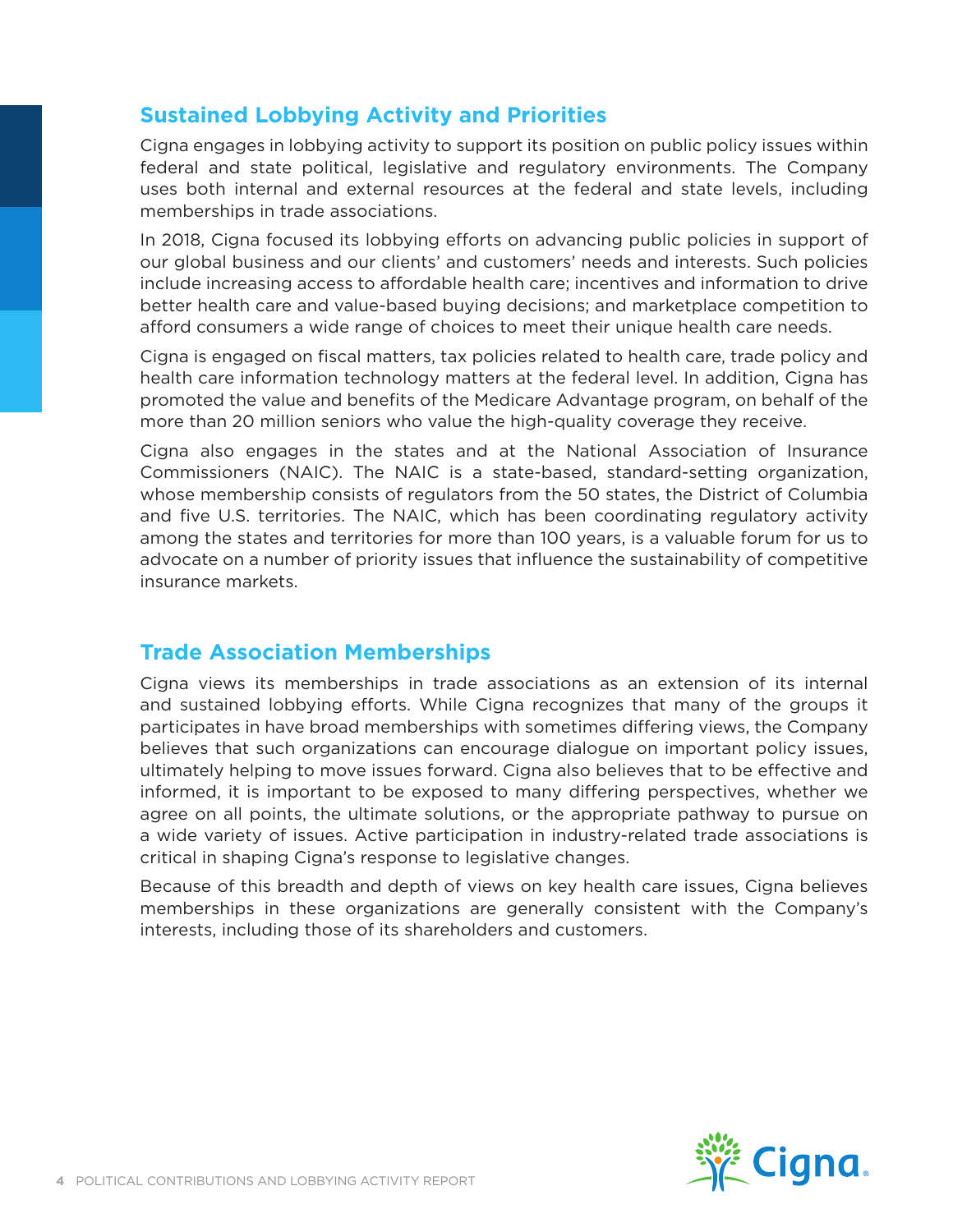In addition to trade associations, Cigna also may participate in coalitions or other affinity groups with common interests. The Company relies on these industry trade associations and other business organizations to address issues relevant to Cigna and/or its clients and to provide educational and other benefits. Cigna evaluates the benefits of membership in any particular trade or business organization by considering a number of factors, including:

- **›** Breadth and relevance of issues they cover.
- **›** Composition of membership.
- **›** Effectiveness in communicating and advocating issues.

Certain dues paid to these organizations may be used to support federal lobbying activity.

In 2018, Cigna belonged to the following industry trade associations with more than \$50,000 in annual dues:

| <b>Trade association</b>                                              | <b>Membership dues</b> | <b>Portion allocated</b><br>to nondeductible<br>lobbying expense |
|-----------------------------------------------------------------------|------------------------|------------------------------------------------------------------|
| Alliance to Fight the 40                                              | \$120,000              | 100%                                                             |
| America's Health Insurance Plans                                      | \$1,245,852            | 34.8%                                                            |
| Association of Behavioral Health & Wellness                           | \$95,860               | 11.23%                                                           |
| Association of California Life & Health<br><b>Insurance Companies</b> | \$107,360              | 9.76%                                                            |
| The Business Roundtable                                               | \$300,000              | 85%                                                              |
| <b>Connecticut Association of Health Plans</b>                        | \$118,627              | 61%                                                              |
| Dual Eligible Coalition                                               | \$60,000               | 35%                                                              |
| <b>Florida Association of Health Plans</b>                            | \$100,000              | 20%                                                              |
| Massachusetts Association of Health Plans                             | \$85,000               | 39%                                                              |
| <b>National Association of Dental Plans</b>                           | \$68,900               | 20.9%                                                            |
| New Jersey Association of Health Plans                                | \$113,000              | 21%                                                              |
| <b>Pharmaceutical Care Management Association</b>                     | \$559,848              | 22%                                                              |
| U.S. Chamber of Commerce                                              | \$355,000              | 25%                                                              |
| Virginia Association of Health Plans                                  | \$79,030               | 20%                                                              |

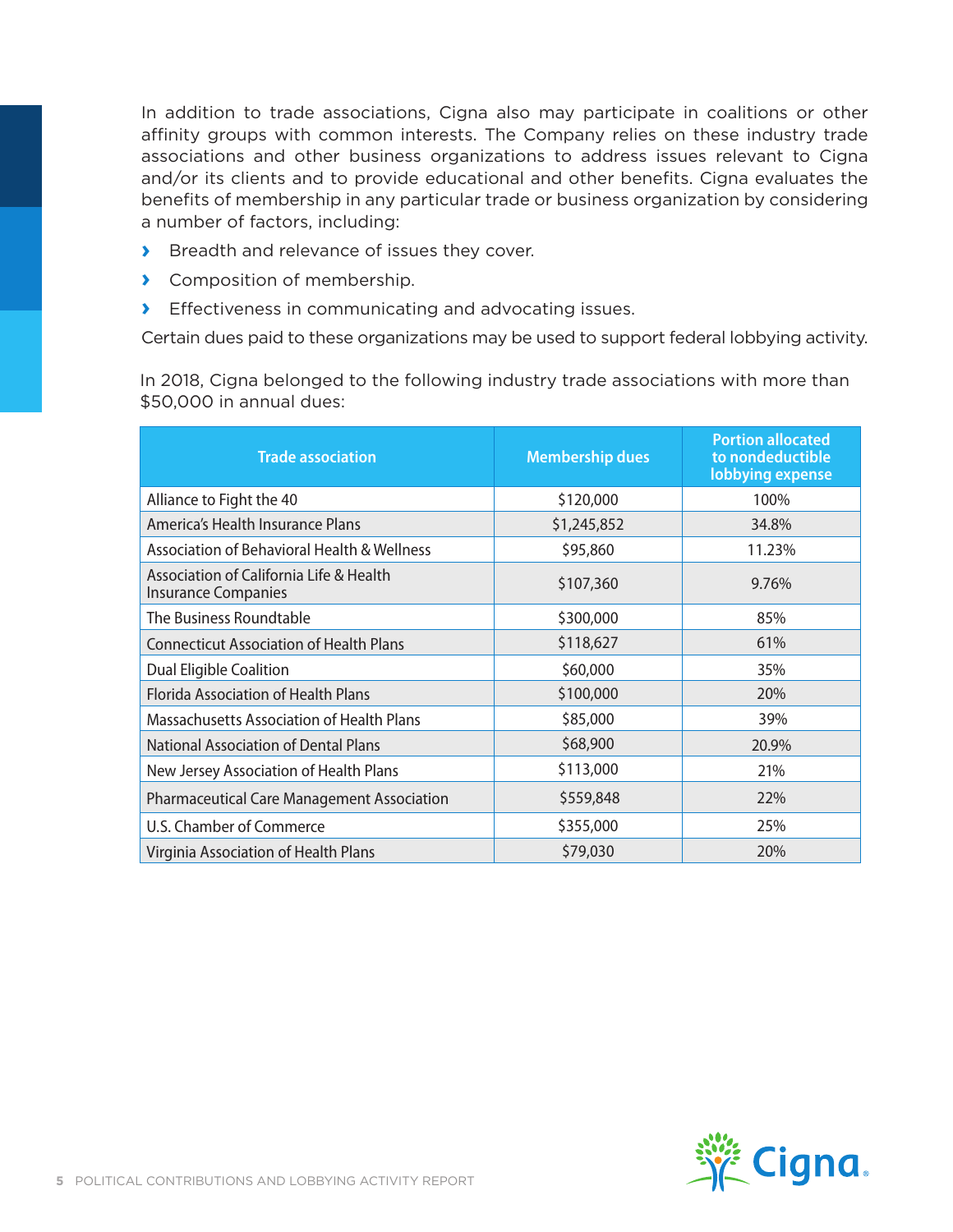# **CIGNAPAC REPORT 2018**

# **About CignaPAC**

CignaPAC is Cigna's political action committee, a separate, segregated fund established and operated by Cigna, that is funded entirely by voluntary contributions from eligible employees and regulated by federal and/or state governments. The CignaPAC financially supports the election campaigns of candidates who share our views on policy issues, represent areas of geographic importance or meet other criteria deemed appropriate by the CignaPAC Board of Directors. The CignaPAC also engages in the process by supporting national and state party committees, as well as other political action committees and organizations.

The CignaPAC's contribution strategy is values-based and nonpartisan. Through CignaPAC, Cigna employees are able to stand together as a strong, unified voice, contributing to public debates on issues critical to our business, customers and our country.

The CignaPAC is committed to transparency regarding its activities. Cigna obeys all laws in promoting its positions to government authorities, and all contributions made by CignaPAC comply with all applicable campaign finance regulations.

## **Board Oversight**

CignaPAC is governed by the CignaPAC Board of Directors, which oversees contributions made with CignaPAC funds. CignaPAC has also established a separate but related state political action committee in New York, and it is referenced collectively in this report as the CignaPAC. CignaPAC makes political contributions on behalf of Cigna's business interests pursuant to the approval process for CignaPAC contributions and in accordance with the CignaPAC Articles of Organization.

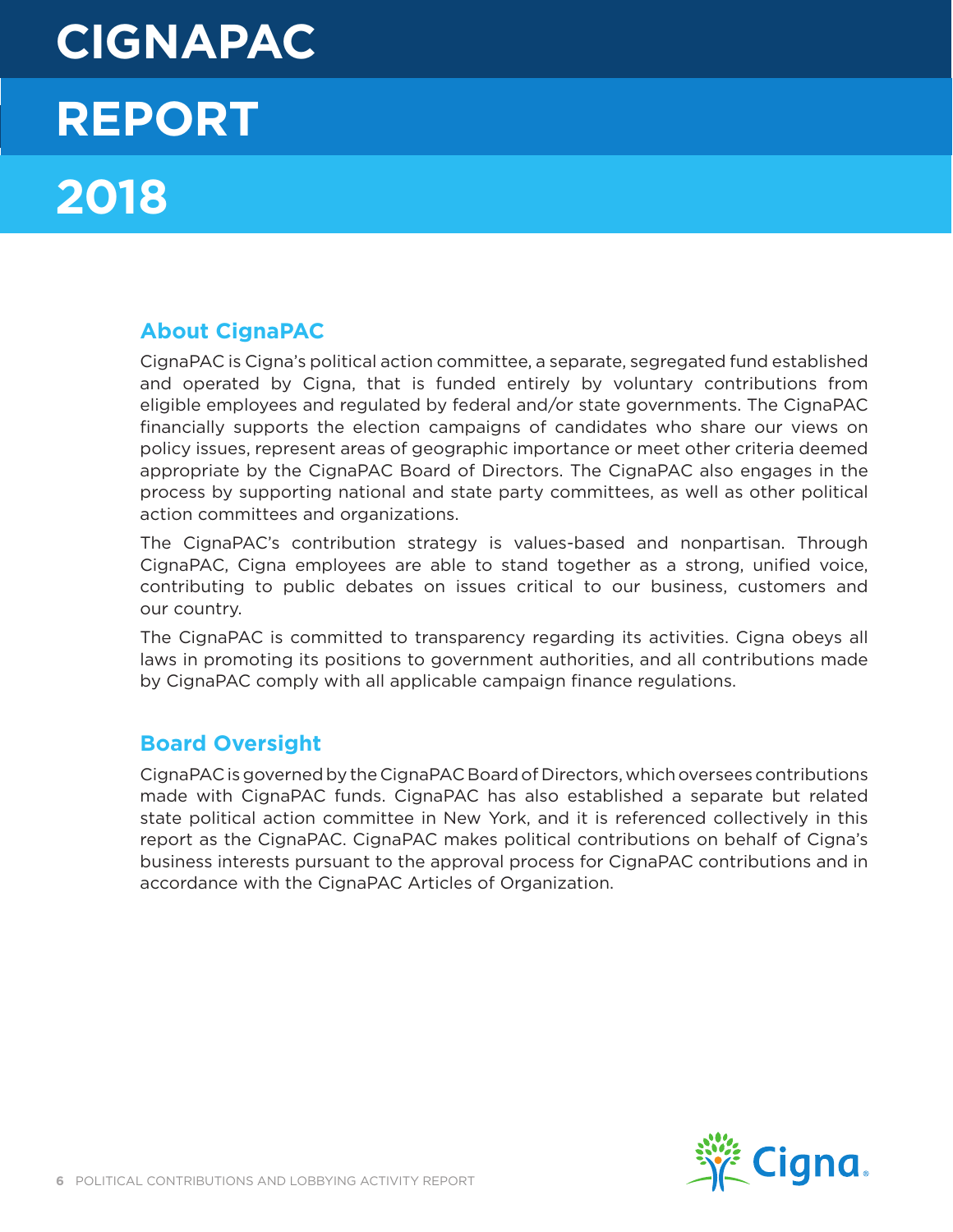## **CignaPAC Contribution Strategy**

CignaPAC directs contributions to candidates based on a variety of criteria, such as:

- **›** Committee assignments and leadership positions.
- **›** Geographic concentration of Cigna employees in a district or state.
- **›** Candidates' views on specific or emerging business issue(s).
- **›** Candidates' viability.

Contributions to state candidates are concentrated in key business states as determined by market share, health plan customer base and business revenues. Contributions are made to campaigns or initiatives consistent with Cigna's mission.

Party affiliation does not determine support. CignaPAC will support challengers over incumbents if incumbents regularly support legislation inconsistent with Cigna positions. CignaPAC does not participate in presidential primary or general election contests.

Proposed CignaPAC contributions are reviewed in advance and approved by the CignaPAC Board.

Set forth on the following pages are the political contributions made by CignaPAC in 2018.

## **Federal Level Contributions**

| <b>First name</b> | <b>Last name</b>       | <b>State</b> | <b>Party</b> | <b>Amount</b> |
|-------------------|------------------------|--------------|--------------|---------------|
| Peter             | Aguilar                | CA           | D            | \$2,000       |
| <b>Troy</b>       | Balderson              | OH           | $\mathsf R$  | \$1,500       |
| Joyce             | <b>Beatty</b>          | OH           | D            | \$3,000       |
| Amerish           | <b>Bera</b>            | CA           | D            | \$2,500       |
| Donald            | Beyer                  | VA           | D            | \$1,000       |
| Gus               | <b>Bilirakis</b>       | FL.          | R            | \$1,500       |
| Lisa              | <b>Blunt Rochester</b> | DE           | D            | \$3,500       |
| <b>Brendan</b>    | <b>Boyle</b>           | PA           | D            | \$4,000       |
| Kevin             | <b>Brady</b>           | <b>TX</b>    | R            | \$2,500       |
| Vernon            | <b>Buchanan</b>        | FL.          | $\mathsf R$  | \$5,000       |
| Cheryl            | <b>Bustos</b>          | IL           | D            | \$2,000       |
| Tony              | Cardenas               | CA           | D            | \$2,500       |
| Matthew           | Cartwright             | PA           | D            | \$2,500       |
| Katherine         | Castor                 | FL.          | D            | \$2,500       |
| Steven            | Chabot                 | OH           | R            | \$2,500       |

#### **U.S. House candidates**

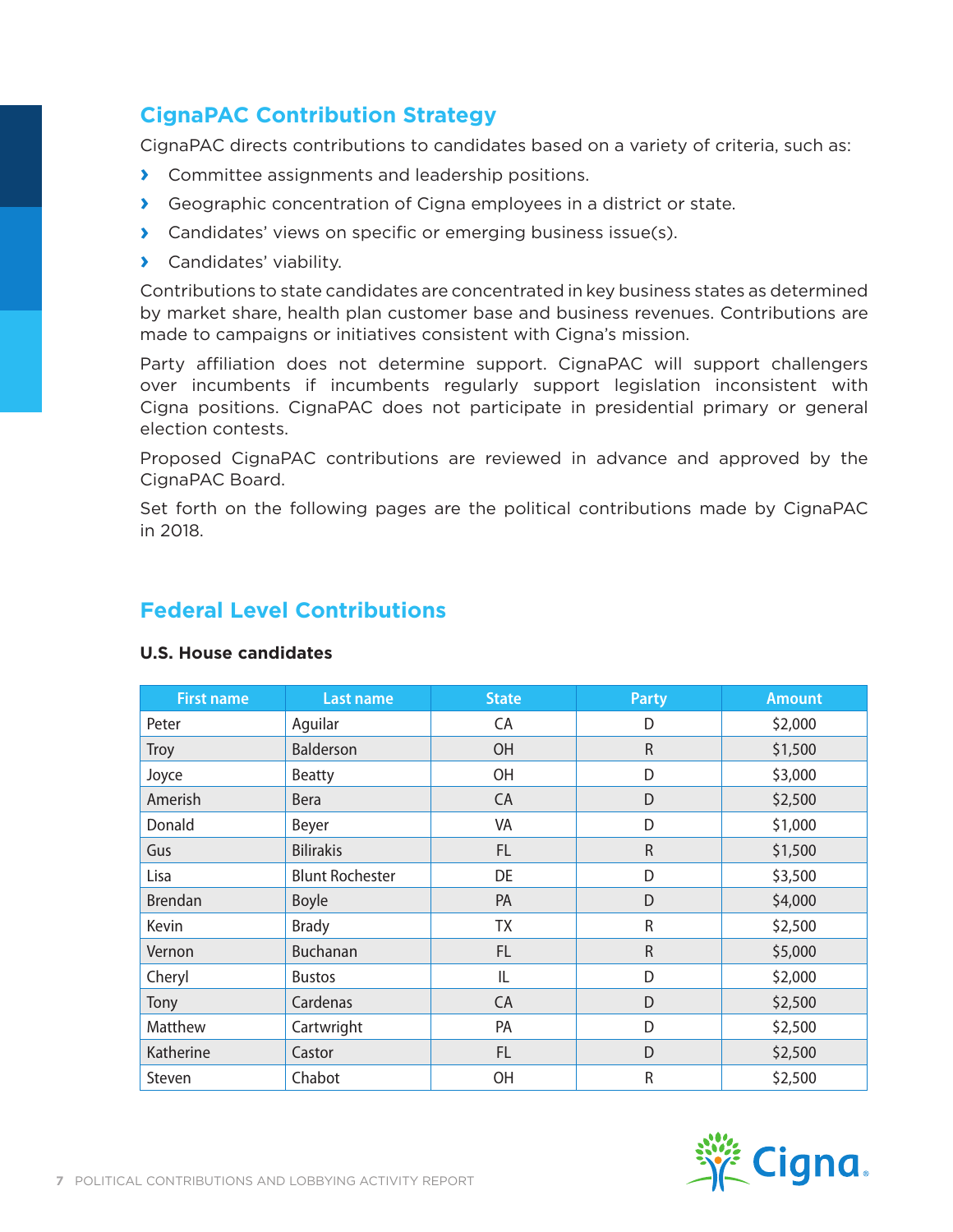| <b>First name</b> | <b>Last name</b> | <b>State</b> | Party     | <b>Amount</b> |
|-------------------|------------------|--------------|-----------|---------------|
| Michael           | Coffman          | CO           | ${\sf R}$ | \$5,000       |
| Thomas            | Cole             | OK           | ${\sf R}$ | \$2,500       |
| James             | Cooper           | <b>TN</b>    | D         | \$2,500       |
| James             | Costa            | CA           | D         | \$2,500       |
| Joseph            | Crowley          | <b>NY</b>    | D         | \$5,000       |
| Carlos            | Curbelo          | FL.          | ${\sf R}$ | \$2,500       |
| Danny             | <b>Davis</b>     | IL           | D         | \$2,000       |
| Susan             | <b>Davis</b>     | CA           | D         | \$1,000       |
| Madeleine         | Dean Cunnane     | PA           | D         | \$2,500       |
| Diana             | <b>DeGette</b>   | CO           | D         | \$3,000       |
| Suzan             | DelBene          | <b>WA</b>    | D         | \$2,000       |
| Deborah           | Dingell          | MI           | D         | \$2,500       |
| Michael           | Doyle            | PA           | D         | \$2,500       |
| Dwight            | Evans            | PA           | D         | \$4,500       |
| Charles           | Fleischmann      | <b>TN</b>    | $\sf R$   | \$2,500       |
| Virginia          | Foxx             | <b>NC</b>    | ${\sf R}$ | \$2,500       |
| Joshua            | Gottheimer       | NJ           | D         | \$1,500       |
| S. Brett          | Guthrie          | KY           | ${\sf R}$ | \$2,500       |
| James             | Himes            | <b>CT</b>    | D         | \$2,500       |
| George            | Holding          | <b>NC</b>    | ${\sf R}$ | \$5,000       |
| Christina         | Houlahan         | PA           | D         | \$2,500       |
| Hakeem            | <b>Jeffries</b>  | <b>NY</b>    | D         | \$2,500       |
| William           | Johnson          | <b>OH</b>    | ${\sf R}$ | \$5,000       |
| John              | Katko            | <b>NY</b>    | ${\sf R}$ | \$1,000       |
| Mike              | Kelly            | PA           | ${\sf R}$ | \$5,000       |
| Robin             | Kelly            | L            | D         | \$2,500       |
| Joseph            | Kennedy          | MA           | D         | \$3,500       |
| Adam              | Kinzinger        | IL           | R         | \$2,500       |
| Ann               | Kuster           | <b>NH</b>    | D         | \$1,000       |
| David             | Kustoff          | <b>TN</b>    | ${\sf R}$ | \$5,000       |
| Darin             | LaHood           | L            | ${\sf R}$ | \$2,500       |
| John              | Larson           | CT           | D         | \$5,000       |
| John              | Lewis            | GA           | D         | \$2,500       |
| William           | Long             | <b>MO</b>    | ${\sf R}$ | \$2,000       |
| Ben               | Lujan            | <b>NM</b>    | D         | \$5,000       |
| Thomas            | MacArthur        | NJ           | ${\sf R}$ | \$2,500       |
| Kenny             | Marchant         | <b>TX</b>    | ${\sf R}$ | \$1,000       |
| Doris             | Matsui           | CA           | D         | \$2,500       |

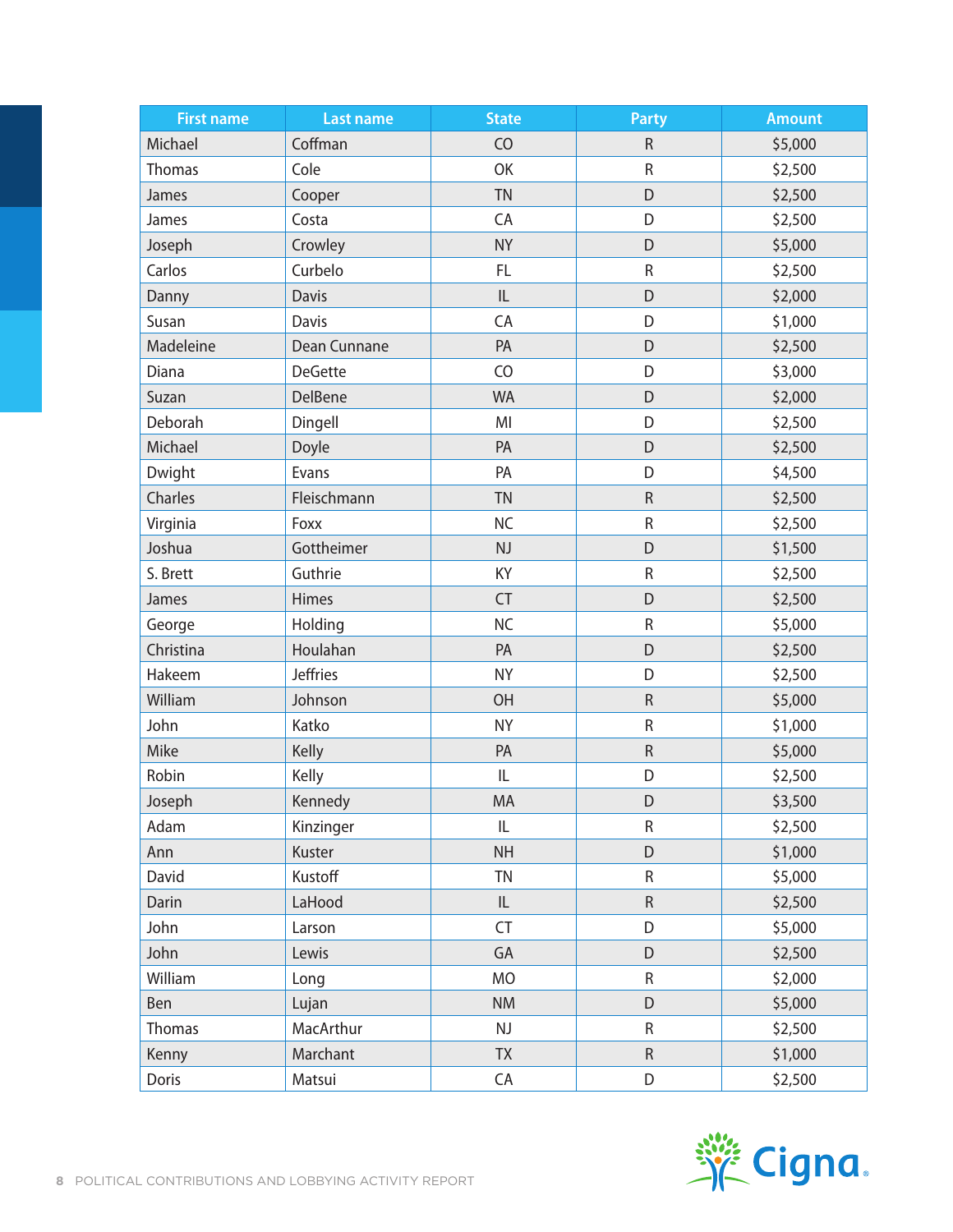| <b>First name</b> | <b>Last name</b> | <b>State</b> | Party       | <b>Amount</b> |
|-------------------|------------------|--------------|-------------|---------------|
| Kevin             | <b>McCarthy</b>  | CA           | ${\sf R}$   | \$5,000       |
| Donald            | McEachin         | VA           | D           | \$2,500       |
| Patrick           | McHenry          | <b>NC</b>    | ${\sf R}$   | \$5,000       |
| Markwayne         | Mullin           | OK           | ${\sf R}$   | \$6,000       |
| Stephanie         | Murphy           | FL.          | D           | \$3,500       |
| Jerrold           | Nadler           | <b>NY</b>    | D           | \$1,000       |
| Richard           | <b>Neal</b>      | MA           | D           | \$5,000       |
| Donald            | Norcross         | NJ           | D           | \$2,000       |
| Devin             | <b>Nunes</b>     | CA           | ${\sf R}$   | \$2,500       |
| Frank             | Pallone          | NJ           | D           | \$2,500       |
| James             | Panetta          | CA           | D           | \$3,000       |
| William           | Pascrell         | NJ           | D           | \$2,500       |
| Erik              | Paulsen          | <b>MN</b>    | ${\sf R}$   | \$5,000       |
| Nancy             | Pelosi           | CA           | D           | \$1,000       |
| Gregory           | Pence            | IN           | ${\sf R}$   | \$2,500       |
| Scott             | Peters           | CA           | D           | \$2,500       |
| Mark              | Pocan            | WI           | D           | \$2,500       |
| John              | Ratcliffe        | TX           | ${\sf R}$   | \$2,500       |
| <b>Thomas</b>     | Reed             | <b>NY</b>    | ${\sf R}$   | \$2,000       |
| Peter             | Roskam           | IL           | ${\sf R}$   | \$4,000       |
| Keith             | Rothfus          | PA           | ${\sf R}$   | \$2,500       |
| Raul              | Ruiz             | CA           | D           | \$2,000       |
| Bobby             | Rush             | IL           | D           | \$2,500       |
| Paul              | Ryan             | WI           | ${\sf R}$   | \$2,500       |
| Stephen           | <b>Scalise</b>   | LA           | ${\sf R}$   | \$5,000       |
| Mary              | Scanlon          | PA           | D           | \$2,500       |
| Kurt              | Schrader         | OR           | D           | \$1,500       |
| David             | Schweikert       | AZ           | R           | \$2,500       |
| Peter             | Sessions         | <b>TX</b>    | $\mathsf R$ | \$2,500       |
| Terri             | Sewell           | AL           | D           | \$2,500       |
| Adrian            | Smith            | <b>NE</b>    | ${\sf R}$   | \$2,500       |
| Jason             | Smith            | <b>MO</b>    | R           | \$5,000       |
| Lloyd             | Smucker          | PA           | $\mathsf R$ | \$2,500       |
| Paul              | Tonko            | <b>NY</b>    | D           | \$1,000       |
| Frederick         | Upton            | MI           | ${\sf R}$   | \$5,000       |
| Juan              | Vargas           | CA           | D           | \$2,500       |
| Marc              | Veasey           | <b>TX</b>    | D           | \$2,500       |
| Ann               | Wagner           | MO           | R           | \$2,500       |

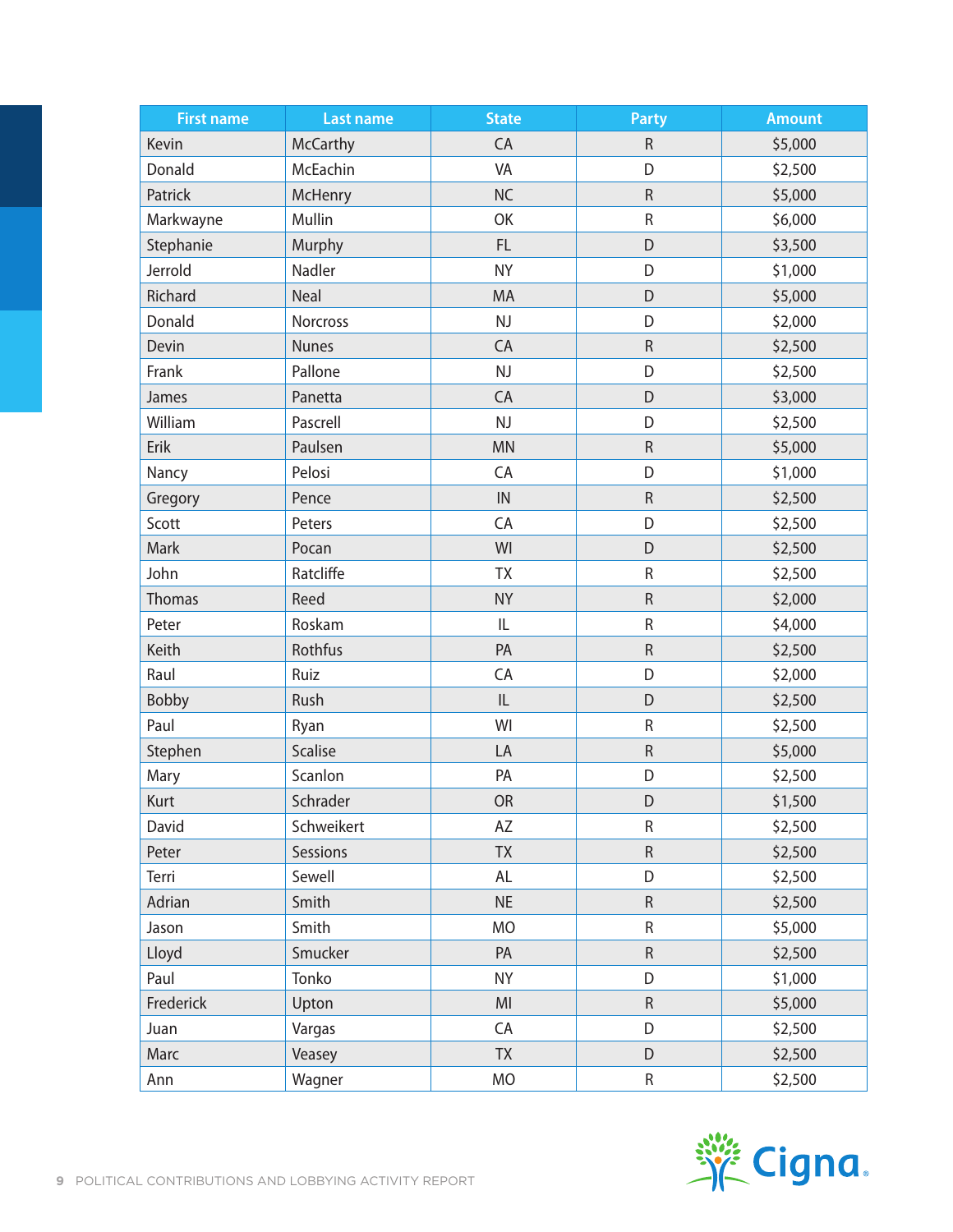| <b>First name</b> | Last name | <b>State</b> | <b>Party</b> | <b>Amount</b> |
|-------------------|-----------|--------------|--------------|---------------|
| Timothy           | Walberg   | MI           | R            | \$1,500       |
| <b>Bradley</b>    | Walker    | NС           | R            | \$1,000       |
| Jacqueline        | Walorski  | IN           | R            | \$1,000       |
| Mimi              | Walters   | СA           | R            | \$1,500       |
| Peter             | Welch     |              |              | \$1,500       |

In addition, the CignaPAC contributed to the following U.S. House candidates' leadership political action committees.

| <b>First name</b> | <b>Last name</b> | <b>State</b> | <b>Party</b> | <b>Amount</b> |
|-------------------|------------------|--------------|--------------|---------------|
| Kevin             | <b>Brady</b>     | TX           | R            | \$5,000       |
| Michael           | <b>Burgess</b>   | <b>TX</b>    | $\mathsf R$  | \$5,000       |
| Gerald            | Connolly         | VA           | D            | \$2,500       |
| Joseph            | Courtney         | <b>CT</b>    | D            | \$5,000       |
| Suzan             | DelBene          | <b>WA</b>    | D            | \$2,500       |
| Tom               | Graves           | GA           | $\mathsf R$  | \$2,500       |
| Steny             | Hoyer            | <b>MD</b>    | D            | \$5,000       |
| Mike              | Kelly            | PA           | ${\sf R}$    | \$2,500       |
| John              | Larson           | CT           | D            | \$5,000       |
| Kevin             | <b>McCarthy</b>  | CA           | $\mathsf R$  | \$5,000       |
| Devin             | <b>Nunes</b>     | CA           | R            | \$1,000       |
| Frank             | Pallone          | NJ           | D            | \$2,500       |
| Paul              | Ryan             | WI           | R            | \$5,000       |
| Linda             | Sanchez          | CA           | D            | \$2,500       |
| Stephen           | <b>Scalise</b>   | LA           | $\mathsf R$  | \$5,000       |
| Frederick         | Upton            | MI           | $\mathsf R$  | \$5,000       |
| Gregory           | Walden           | <b>OR</b>    | R            | \$5,000       |

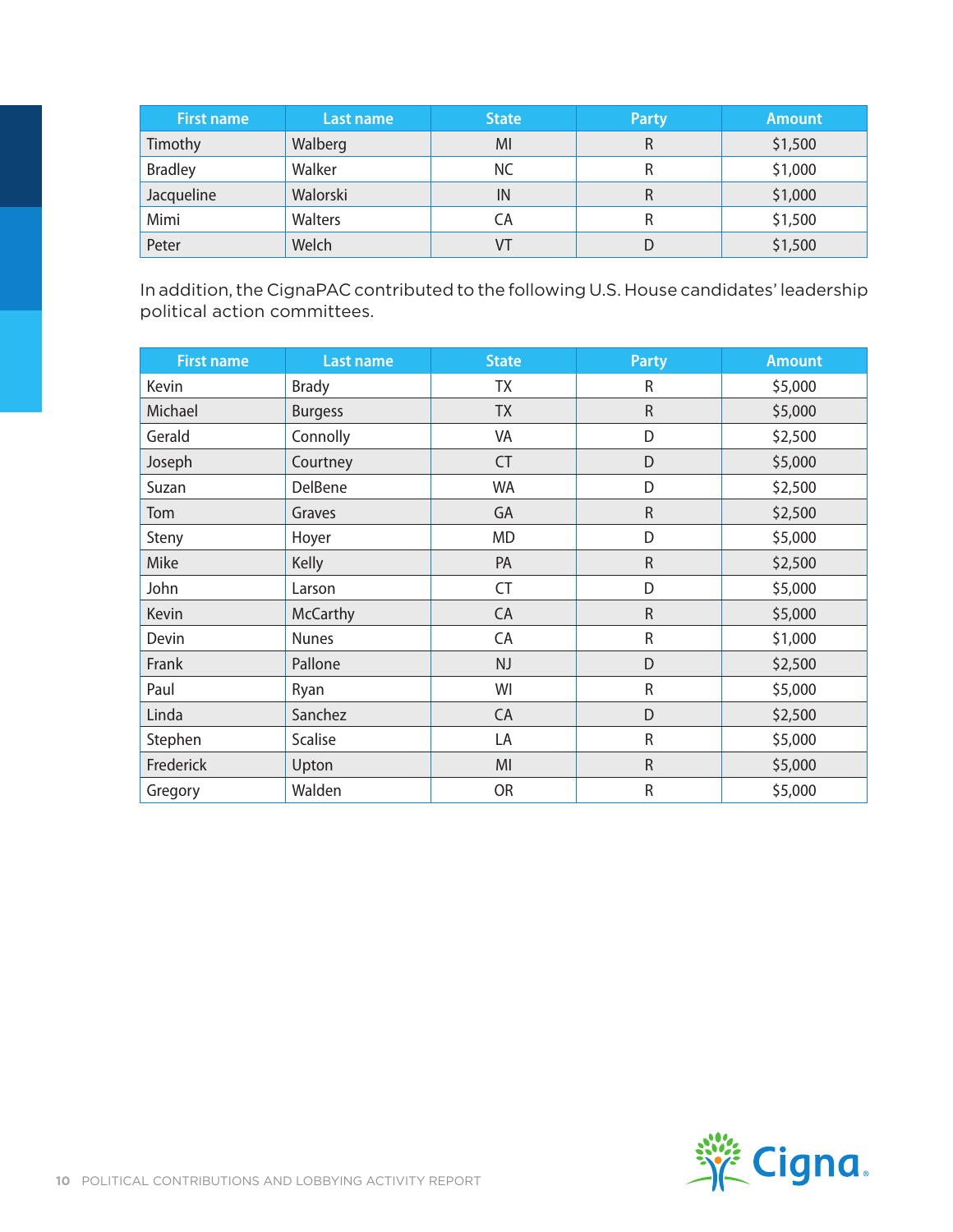#### **U.S. Senate candidates**

| <b>First name</b> | <b>Last name</b> | <b>State</b> | <b>Party</b> | <b>Amount</b> |
|-------------------|------------------|--------------|--------------|---------------|
| Lamar             | Alexander        | <b>TN</b>    | R            | \$7,500       |
| John              | Barrasso         | <b>WY</b>    | $\mathsf R$  | \$1,500       |
| Sherrod           | Brown            | OH           | D            | \$1,500       |
| Benjamin          | Cardin           | <b>MD</b>    | D            | \$2,500       |
| Thomas            | Carper           | DE           | D            | \$5,000       |
| Susan             | Collins          | <b>ME</b>    | $\mathsf R$  | \$1,000       |
| Charles           | Grassley         | IA           | R            | \$2,500       |
| Josh              | Hawley           | <b>MO</b>    | $\mathsf R$  | \$2,500       |
| Martin            | Heinrich         | <b>NM</b>    | D            | \$2,500       |
| Heidi             | Heitkamp         | <b>ND</b>    | D            | \$1,000       |
| Doug              | Jones            | AL           | D            | \$2,500       |
| Timothy           | Kaine            | VA           | D            | \$1,000       |
| Joseph            | Manchin          | <b>WV</b>    | D            | \$2,500       |
| Claire            | McCaskill        | <b>MO</b>    | D            | \$5,000       |
| Bill              | Nelson           | FL.          | D            | \$2,500       |
| Jeanne            | Shaheen          | <b>NH</b>    | D            | \$1,500       |
| Tina              | Smith            | <b>MN</b>    | D            | \$5,000       |
| Jon               | Tester           | <b>MT</b>    | D            | \$5,000       |
| Mark              | Warner           | VA           | D            | \$2,500       |

In addition, the CignaPAC contributed to the following U.S. Senate candidates' leadership political action committees.

| <b>First name</b> | Last name        | <b>State</b> | <b>Party</b> | <b>Amount</b> |
|-------------------|------------------|--------------|--------------|---------------|
| Marsha            | <b>Blackburn</b> | ΤN           | R            | \$5,000       |
| Christopher       | Coons            | DE           | D            | \$5,000       |
| John              | Cornyn           | TΧ           | R            | \$5,000       |
| Cory              | Gardner          | CO           | $\mathsf{R}$ | \$5,000       |
| Dean              | Heller           | <b>NV</b>    | R            | \$5,000       |
| Mitch             | McConnell        | KY           | $\mathsf{R}$ | \$5,000       |
| Timothy           | Scott            | SC           | R            | \$3,000       |
| Kyrsten           | Sinema           | <b>AZ</b>    | D            | \$2,500       |
| John              | Thune            | SD           | R            | \$2,500       |
| Patrick           | <b>Toomey</b>    | <b>PA</b>    | $\mathsf{R}$ | \$3,000       |

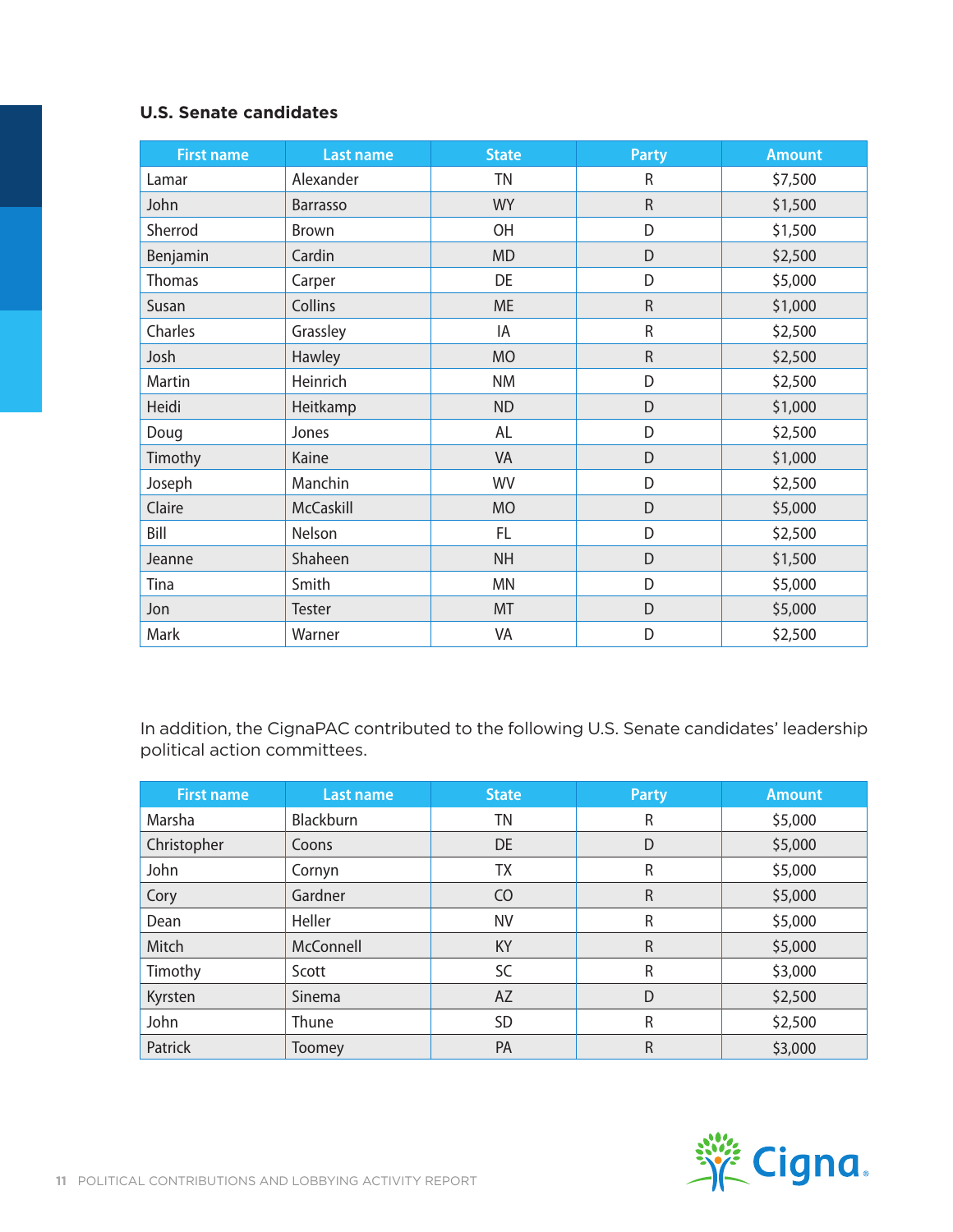#### **National party committees**

|                                                       | <b>Party</b> | <b>Amount</b> |
|-------------------------------------------------------|--------------|---------------|
| Democratic Congressional<br>Campaign Committee (DCCC) |              | \$15,000      |
| Democratic Senatorial Campaign<br>Committee (DSCC)    |              | \$15,000      |
| National Republican Congressional<br>Committee (NRCC) |              | \$15,000      |
| National Republican Senatorial<br>Committee (NRSC)    | R            | \$15,000      |

### **Other political action committees**

|                                                    | <b>Party</b> | <b>Amount</b> |
|----------------------------------------------------|--------------|---------------|
| New Democrat Coalition PAC                         |              | \$5,000       |
| Blue Dog PAC                                       |              | \$5,000       |
| Tuesday Group PAC                                  |              | \$5,000       |
| America's Health Insurance Plans<br>PAC (AHIP PAC) | $NP*$        | \$5,000       |

\* No party affiliation.

# **State and Municipal Level Contributions**

#### **State candidates**

| <b>Title</b>        | <b>First name</b> | <b>Last name</b>    | <b>State</b>      | <b>Party</b> | <b>Amount</b> |
|---------------------|-------------------|---------------------|-------------------|--------------|---------------|
| Senator             | Paul              | <b>Bussman</b>      | AL                | R            | \$2,500       |
| Attorney<br>General | <b>Steve</b>      | Marshall            | <b>AL</b>         | $\mathsf R$  | \$1,000       |
| Representative      | Russell           | <b>Bowers</b>       | AZ                | R            | \$1,000       |
| Senator             | Sean              | <b>Bowie</b>        | AZ                | D            | \$1,000       |
| Senator             | David             | <b>Bradley</b>      | AZ                | D            | \$500         |
| Attorney<br>General | Mark              | <b>Brnovich</b>     | AZ<br>$\mathsf R$ |              | \$2,600       |
| Senator             | Kate              | <b>Brophy McGee</b> | R<br>AZ           |              | \$2,000       |
| Representative      | Kelli             | <b>Butler</b>       | <b>AZ</b>         | D            | \$1,000       |
| Representative      | Heather           | Carter              | AZ                | R            | \$2,000       |
| Representative      | Regina            | Cobb                | AZ                | $\mathsf R$  | \$500         |
| Governor            | Doug              | Ducey               | AZ                | ${\sf R}$    | \$2,600       |
| Representative      | J. Diego          | Espinoza            | AZ                | D            | \$500         |
| Senator             | Karen             | Fann                | AZ                | R            | \$1,000       |
| Representative      | David             | Livingston          | <b>AZ</b>         | $\mathsf R$  | \$500         |
| Senator             | Robert            | Meza                | AZ                | D            | \$500         |
| Representative      | Rebecca           | Rios                | AZ                | D            | \$250         |
| Representative      | Jeff              | Weninger            | AZ                | R            | \$500         |

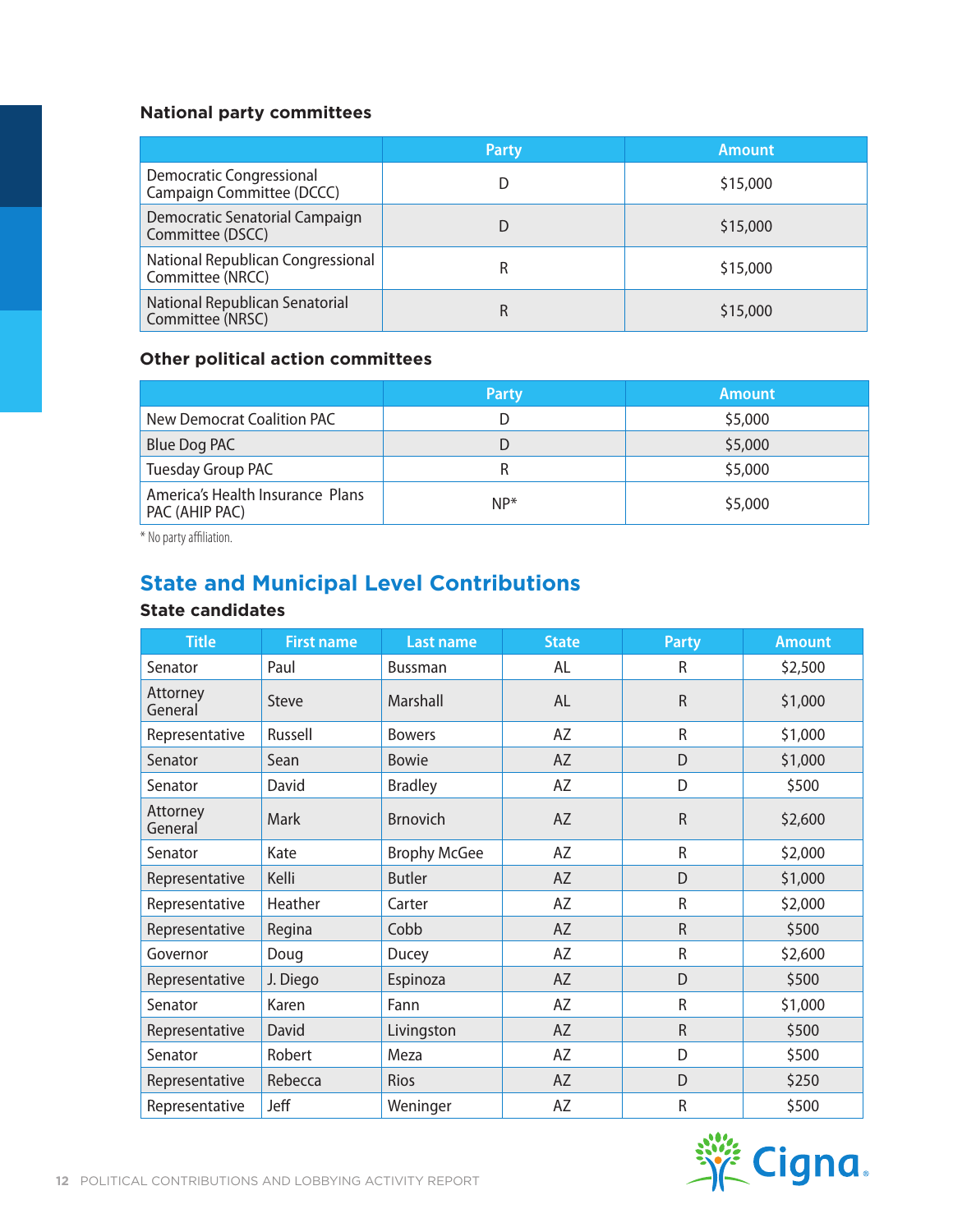| <b>Title</b>   | <b>First name</b> | <b>Last name</b>    | <b>State</b>      | <b>Party</b> | <b>Amount</b> |
|----------------|-------------------|---------------------|-------------------|--------------|---------------|
|                | Shannon           | <b>Bird</b>         | CO                | D            | \$400         |
|                | George            | <b>Brauchler</b>    | CO                | R            | \$1,150       |
|                | Bri               | <b>Buentello</b>    | CO                | D            | \$400         |
| Representative | Dominique         | Jackson             | C <sub>O</sub>    | D            | \$400         |
| Representative | Chris             | Kennedy             | CO                | D            | \$400         |
| Representative | <b>Tracy</b>      | Kraft-Tharp         | C <sub>O</sub>    | D            | \$400         |
|                | Colin             | Larson              | CO                | ${\sf R}$    | \$400         |
| Representative | Larry             | Liston              | C <sub>O</sub>    | ${\sf R}$    | \$400         |
| Representative | Dafna             | Michaelson<br>Jenet | CO                | D            | \$200         |
|                | Marc              | Snyder              | C <sub>O</sub>    | D            | \$400         |
| Honorable      | Walker            | Stapleton           | CO                | $\mathsf R$  | \$1,150       |
|                | Kerry             | <b>Tipper</b>       | CO                | D            | \$400         |
|                | Karl              | Racine              | DC                | D            | \$1,500       |
|                | Kathleen          | Jennings            | DE                | D            | \$1,200       |
| Senator        | Jeff              | <b>Brandes</b>      | <b>FL</b>         | ${\sf R}$    | \$1,000       |
| Representative | Ben               | Diamond             | <b>FL</b><br>D    |              | \$1,000       |
| Senator        | Joseph            | Gruters             | FL<br>$\mathsf R$ |              | \$1,000       |
| Representative | Mike              | La Rosa             | FL                | $\mathsf R$  | \$1,000       |
|                | Ashley            | Moody               | FL                | ${\sf R}$    | \$1,000       |
| Senator        | W. Keith          | Perry               | <b>FL</b>         | ${\sf R}$    | \$1,000       |
| Representative | Holly             | Raschein            | FL                | ${\sf R}$    | \$1,000       |
|                | Spencer           | Roach               | <b>FL</b>         | R            | \$1,000       |
| Representative | Ray               | Rodrigues           | FL                | $\mathsf R$  | \$1,000       |
| Senator        | Dana              | Young               | FL.               | R            | \$1,000       |
| Representative | Elizabeth         | <b>Beskin</b>       | GA                | ${\sf R}$    | \$300         |
| Representative | Shaw              | <b>Blackmon</b>     | GA                | ${\sf R}$    | \$500         |
| Senator        | Dean              | <b>Burke</b>        | GA                | ${\sf R}$    | \$500         |
| Representative | Jon               | <b>Burns</b>        | GA                | R            | \$1,000       |
|                | Christian         | Coomer              | GA                | ${\sf R}$    | \$500         |
| Representative | Sharon            | Cooper              | GA                | ${\sf R}$    | \$500         |
| Senator        | William           | Cowsert             | GA                | ${\sf R}$    | \$1,000       |
| Representative | Demetrius         | Douglas             | GA                | D            | \$250         |
| Representative | Chuck             | Efstration          | GA                | ${\sf R}$    | \$500         |
| Senator        | Ed                | Harbison            | GA                | D            | \$250         |
| Representative | <b>Brett</b>      | Harrell             | GA                | ${\sf R}$    | \$500         |
| Representative | Matthew           | Hatchett            | GA                | R            | \$500         |
| Senator        | Steve             | Henson              | GA                | D            | \$500         |
| Representative | Scott             | Hilton              | GA                | R            | \$300         |

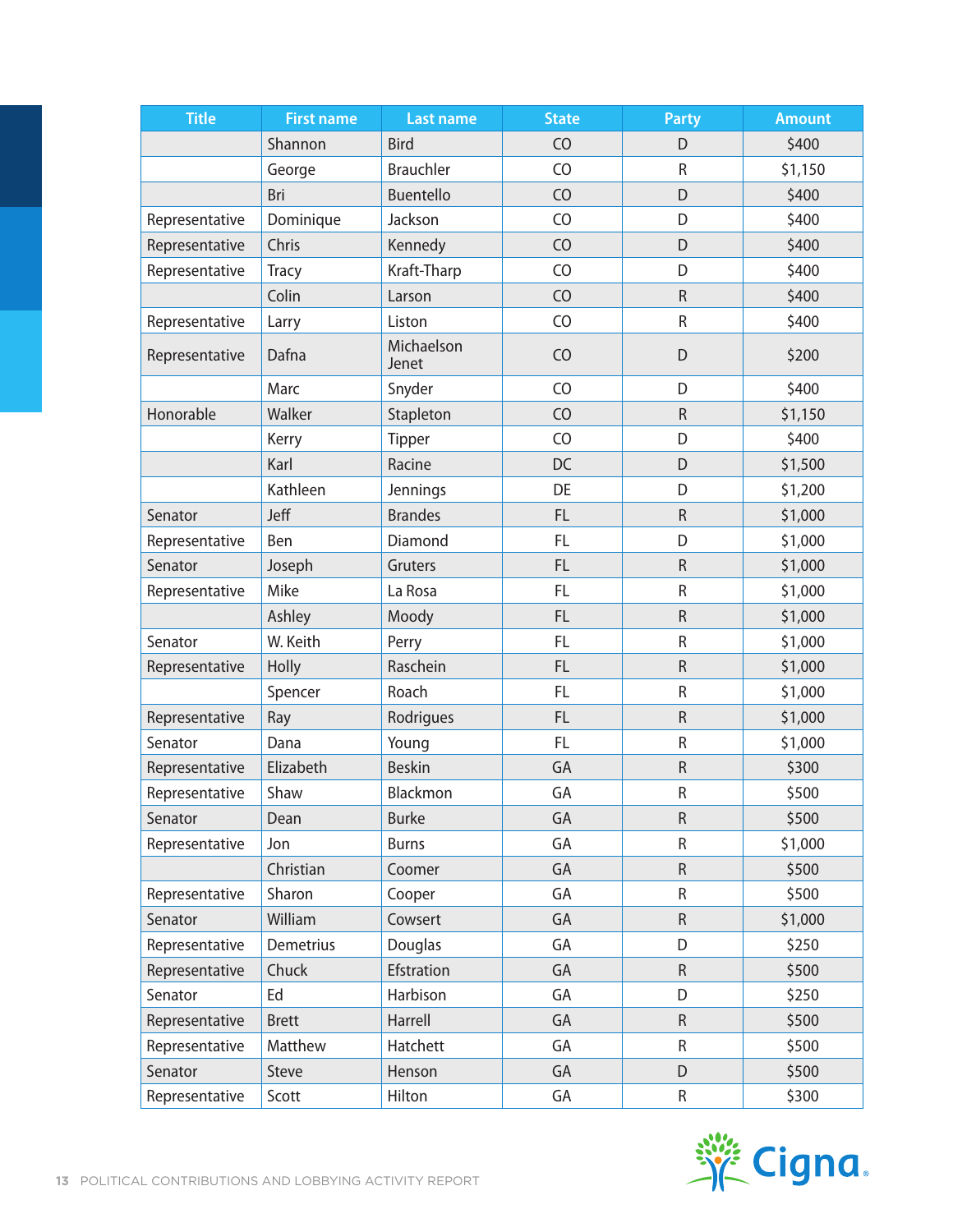| <b>Title</b>   | <b>First name</b> | <b>Last name</b> | <b>State</b>    | <b>Party</b> | <b>Amount</b> |
|----------------|-------------------|------------------|-----------------|--------------|---------------|
| Representative | Carolyn           | Hugley           | GA              | D            | \$500         |
| Representative | Jan               | Jones            | GA              | $\mathsf R$  | \$1,000       |
| Senator        | <b>Burt</b>       | Jones            | GA              | $\mathsf R$  | \$750         |
| Representative | Jodi              | Lott             | GA              | ${\sf R}$    | \$300         |
| Senator        | Peter             | Martin           | GA              | ${\sf R}$    | \$400         |
|                | John              | Meadows          | GA              | ${\sf R}$    | \$1,000       |
| Senator        | Francis           | Millar           | GA              | ${\sf R}$    | \$500         |
| Senator        | Cecil             | Miller           | GA              | $\mathsf R$  | \$750         |
| Senator        | Jeff              | <b>Mullis</b>    | GA              | ${\sf R}$    | \$750         |
| Senator        | Elena             | Parent           | GA              | D            | \$250         |
| Representative | David             | Ralston          | GA              | ${\sf R}$    | \$2,500       |
| Representative | Albert            | Reeves           | GA              | $\mathsf R$  | \$500         |
| Representative | <b>Terry</b>      | Rogers           | GA              | $\mathsf R$  | \$500         |
| Representative | Renitta           | Shannon          | GA              | D            | \$250         |
| Representative | Deborah           | Silcox           | GA              | ${\sf R}$    | \$300         |
| Representative | Richard           | Smith            | GA<br>${\sf R}$ |              | \$1,500       |
| Representative | Darlene           | Taylor           | ${\sf R}$<br>GA |              | \$500         |
| Representative | Samuel            | <b>Teasley</b>   | GA              |              | \$500         |
| Representative | Robert            | <b>Trammell</b>  | GA<br>D         |              | \$1,000       |
| Senator        | Renee             | Unterman         | GA              | $\mathsf R$  | \$500         |
| Senator        | Larry             | Walker           | GA              | ${\sf R}$    | \$400         |
| Senator        | Ben               | Watson           | GA              | ${\sf R}$    | \$500         |
| Representative | Mark              | <b>Batinick</b>  | IL              | ${\sf R}$    | \$1,000       |
| Senator        | William           | <b>Brady</b>     | IL              | ${\sf R}$    | \$2,000       |
| Senator        | Michael           | Connelly         | L               | $\mathsf R$  | \$1,000       |
| Senator        | John              | Cullerton        | IL              | D            | \$2,000       |
| Senator        | William           | Cunningham       | L               | D            | \$500         |
| Representative | Christopher       | Davidsmeyer      | IL              | R            | \$500         |
| Representative | William           | <b>Davis</b>     | L               | D            | \$500         |
| Representative | Anthony           | DeLuca           | IL              | D            | \$2,000       |
| Representative | Jim               | Durkin           | IL              | ${\sf R}$    | \$2,000       |
| Representative | Sara              | Feigenholtz      | IL              | D            | \$1,000       |
| Representative | Norine            | Hammond          | IL              | ${\sf R}$    | \$500         |
| Senator        | Don               | Harmon           | IL              | D            | \$1,000       |
| Representative | Gregory           | <b>Harris</b>    | IL.             | D            | \$1,000       |
| Senator        | Napoleon          | Harris           | IL              | D            | \$500         |
| Senator        | Michael           | <b>Hastings</b>  | IL              | D            | \$500         |
| Representative | Elizabeth         | Hernandez        | IL.             | D            | \$500         |

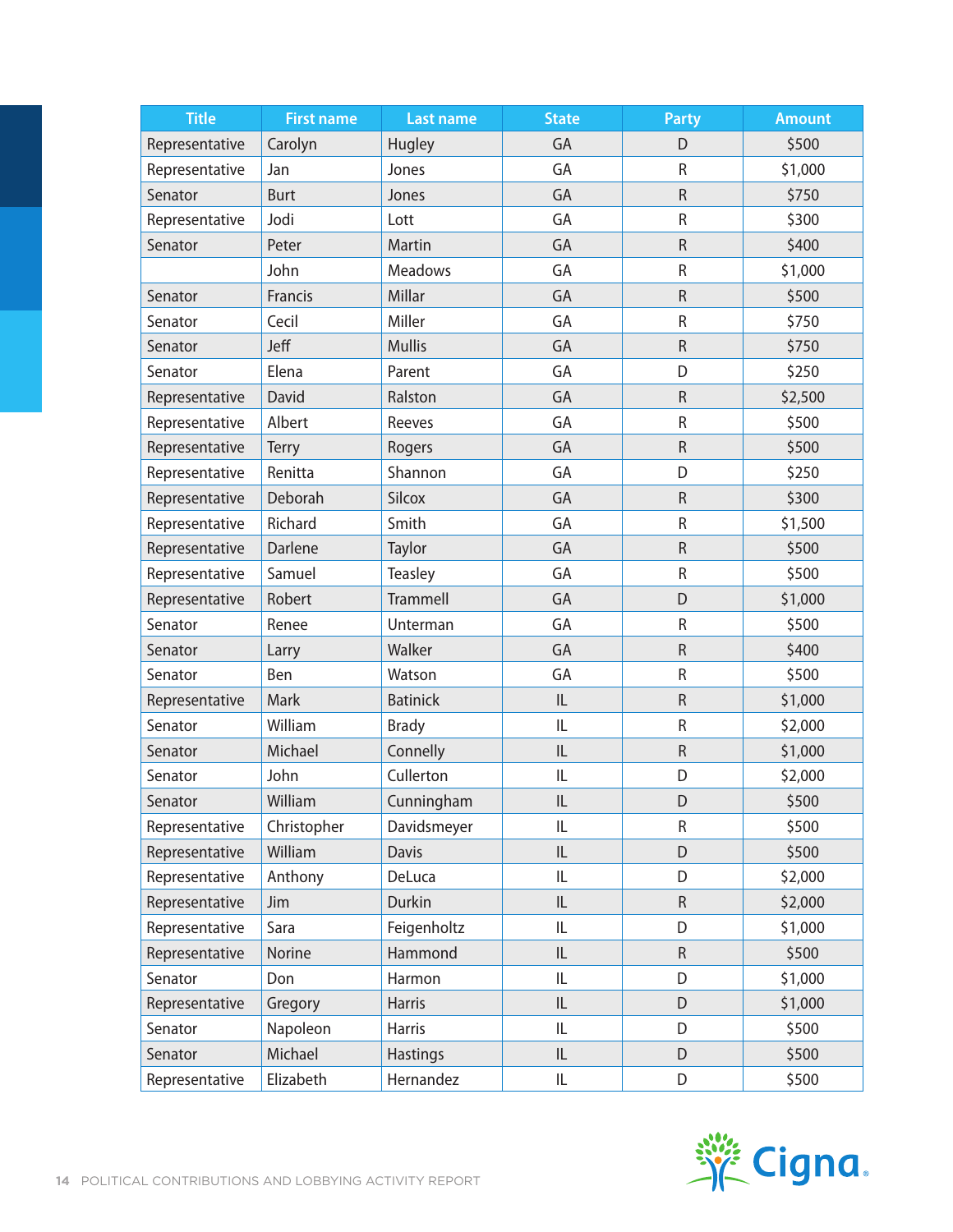| <b>Title</b>        | <b>First name</b> | <b>Last name</b>             | <b>State</b><br><b>Party</b> |              | <b>Amount</b> |
|---------------------|-------------------|------------------------------|------------------------------|--------------|---------------|
| Representative      | Jay               | Hoffman                      | IL                           | D            | \$500         |
| Senator             | Linda             | Holmes                       | IL                           | D            | \$500         |
| Senator             | Steven            | Landek                       | IL                           | D            | \$500         |
| Representative      | Michael           | Madigan                      | IL                           | D            | \$1,000       |
| Senator             | Dan               | McConchie                    | IL                           | $\mathsf{R}$ | \$500         |
| Representative      | Thomas            | Morrison                     | IL                           | $\mathsf R$  | \$500         |
| Senator             | John              | Mulroe                       | IL                           | D            | \$2,000       |
| Senator             | Antonio           | Munoz                        | IL                           | D            | \$1,000       |
|                     | Chris             | Nybo                         | L                            | ${\sf R}$    | \$500         |
| Senator             | Kwame             | Raoul                        | IL                           | D            | \$2,500       |
| Representative      | Robert            | Rita                         | IL                           | D            | \$500         |
| Senator             | Dave              | Syverson                     | IL                           | R            | \$1,000       |
| Representative      | Arthur            | Turner                       | IL                           | D            | \$500         |
| Representative      | Michael           | Unes                         | $\sf IL$                     | R            | \$500         |
| Representative      | Keith             | Wheeler                      | L                            | ${\sf R}$    | \$500         |
| Representative      | Michael           | Zalewski                     | IL                           | D            | \$500         |
| Representative      | Martin            | Carbaugh                     | IN<br>$\mathsf R$            |              | \$1,000       |
| Governor            | Eric              | Holcomb<br>$\mathsf R$<br>IN |                              | \$2,000      |               |
| Senator             | <b>Travis</b>     | Holdman                      | IN                           | $\mathsf R$  | \$1,000       |
| Representative      | Matthew           | Lehman                       | IN                           | ${\sf R}$    | \$1,000       |
|                     | Vicki             | Schmidt                      | KS                           | ${\sf R}$    | \$1,500       |
| Senator             | Ernie             | <b>Harris</b>                | KY                           | $\mathsf R$  | \$500         |
| Senator             | Alice             | Kerr                         | KY                           | ${\sf R}$    | \$500         |
| Representative      | Bart              | Rowland                      | KY                           | R            | \$500         |
| Attorney<br>General | <b>Brian</b>      | Frosh                        | <b>MD</b>                    | D            | \$2,500       |
| Senator             | Philip            | Berger                       | <b>NC</b>                    | ${\sf R}$    | \$750         |
| Senator             | Daniel            | Blue                         | <b>NC</b>                    | D            | \$500         |
| Senator             | Harry             | Brown                        | <b>NC</b>                    | R            | \$500         |
| Representative      | Dana              | Bumgardner                   | <b>NC</b>                    | $\mathsf R$  | \$500         |
| Representative      | Rebecca           | Carney                       | <b>NC</b>                    | D            | \$500         |
| Representative      | Josh              | Dobson                       | <b>NC</b>                    | ${\sf R}$    | \$500         |
| Senator             | Richard           | Gunn                         | <b>NC</b>                    | R            | \$500         |
| Senator             | Floyd             | <b>McKissick</b>             | <b>NC</b>                    | D            | \$500         |
| Senator             | Wesley            | Meredith                     | <b>NC</b>                    | R            | \$500         |
| Representative      | Timothy           | Moore                        | <b>NC</b>                    | ${\sf R}$    | \$750         |
| Representative      | Garland           | Pierce                       | <b>NC</b>                    | D            | \$500         |
| Representative      | Mitchell          | Setzer                       | <b>NC</b>                    | ${\sf R}$    | \$500         |
| Attorney<br>General | Doug              | Peterson                     | <b>NE</b>                    | R            | \$1,000       |

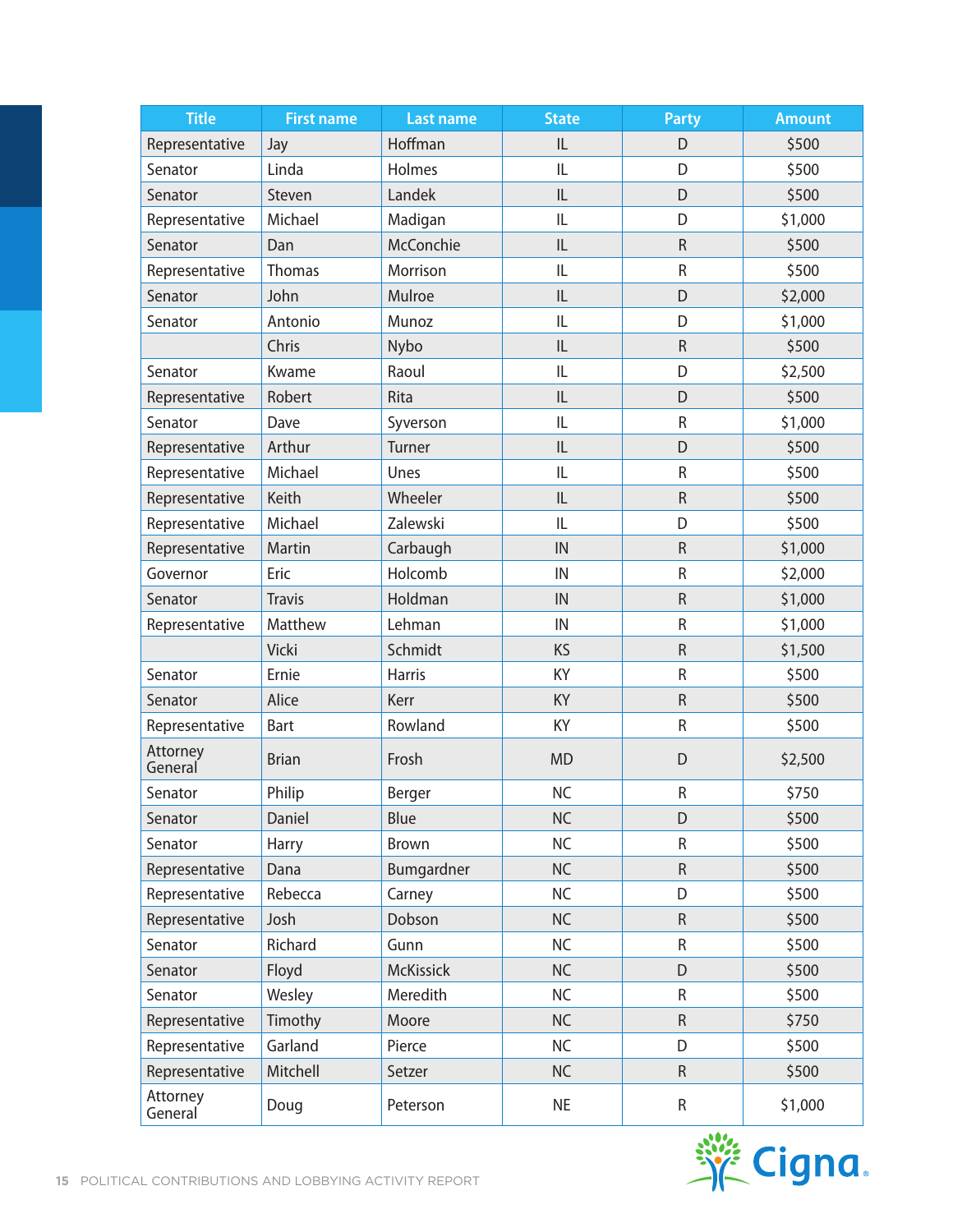| <b>Title</b>        | <b>First name</b> | <b>Last name</b> | <b>State</b><br><b>Party</b> |             | <b>Amount</b> |
|---------------------|-------------------|------------------|------------------------------|-------------|---------------|
| Representative      | Richard           | Abel             | <b>NH</b>                    | D           | \$250         |
| Senator             | Kevin             | Avard            | <b>NH</b>                    | $\mathsf R$ | \$400         |
| Representative      | Christy           | <b>Bartlett</b>  | <b>NH</b>                    | D           | \$250         |
| Senator             | Regina            | Birdsell         | <b>NH</b>                    | $\mathsf R$ | \$250         |
| Representative      | John              | <b>Bordenet</b>  | <b>NH</b>                    | D           | \$200         |
|                     | David             | <b>Boutin</b>    | <b>NH</b>                    | ${\sf R}$   | \$250         |
| Senator             | Joseph            | <b>Bradley</b>   | <b>NH</b>                    | $\mathsf R$ | \$500         |
| Senator             | Sharon            | Carson           | <b>NH</b>                    | $\mathsf R$ | \$250         |
| Representative      | Gene              | Chandler         | <b>NH</b>                    | R           | \$250         |
| Senator             | Martha            | Clark            | <b>NH</b>                    | D           | \$500         |
| Senator             | Lou               | D'Allesandro     | <b>NH</b>                    | D           | \$500         |
| Senator             | Gary              | <b>Daniels</b>   | <b>NH</b>                    | $\mathsf R$ | \$500         |
| Representative      | Daniel            | Eaton            | <b>NH</b>                    | D           | \$250         |
| Senator             | Dan               | Feltes           | <b>NH</b>                    | D           | \$500         |
| Senator             | Harold            | French           | <b>NH</b>                    | R           | \$500         |
| Senator             | William           | Gannon           | <b>NH</b><br>${\sf R}$       |             | \$250         |
| Senator             | Robert            | Giuda            | <b>NH</b>                    | ${\sf R}$   | \$250         |
| Senator             | James             | Gray             | <b>NH</b>                    | ${\sf R}$   | \$250         |
| Senator             | Martha            | Hennessey        | <b>NH</b>                    | D           | \$250         |
| Representative      | John              | Hunt             | <b>NH</b>                    | $\mathsf R$ | \$400         |
| Senator             | Daniel            | Innis            | <b>NH</b>                    | R           | \$500         |
| Senator             | Jay               | Kahn             | <b>NH</b>                    | D           | \$250         |
|                     | Joseph            | Kenney           | <b>NH</b>                    | ${\sf R}$   | \$500         |
| Representative      | Frank             | Kotowski         | <b>NH</b>                    | ${\sf R}$   | \$250         |
| Representative      | David             | Luneau           | <b>NH</b>                    | D           | \$250         |
| Representative      | James             | MacKay           | <b>NH</b>                    | D           | \$250         |
| Senator             | Charles           | Morse            | <b>NH</b>                    | ${\sf R}$   | \$1,000       |
| Senator             | John              | Reagan           | <b>NH</b>                    | R           | \$250         |
| Representative      | Lucinda           | Rosenwald        | <b>NH</b>                    | D           | \$250         |
| Representative      | Laurie            | Sanborn          | <b>NH</b>                    | ${\sf R}$   | \$750         |
| Representative      | Stephen           | Shurtleff        | <b>NH</b>                    | D           | \$500         |
| Senator             | Donna             | Soucy            | <b>NH</b>                    | D           | \$500         |
| Governor            | Chris             | Sununu           | <b>NH</b>                    | R           | \$7,000       |
| Councilmember       | Andru             | Volinsky         | <b>NH</b>                    | D           | \$500         |
| Representative      | Mary              | Wallner          | <b>NH</b>                    | D           | \$250         |
| Senator             | Ruth              | Ward             | <b>NH</b>                    | ${\sf R}$   | \$250         |
| Attorney<br>General | Hector            | <b>Balderas</b>  | <b>NM</b>                    | D           | \$2,000       |
| Representative      | Zachary           | Cook             | <b>NM</b>                    | ${\sf R}$   | \$500         |

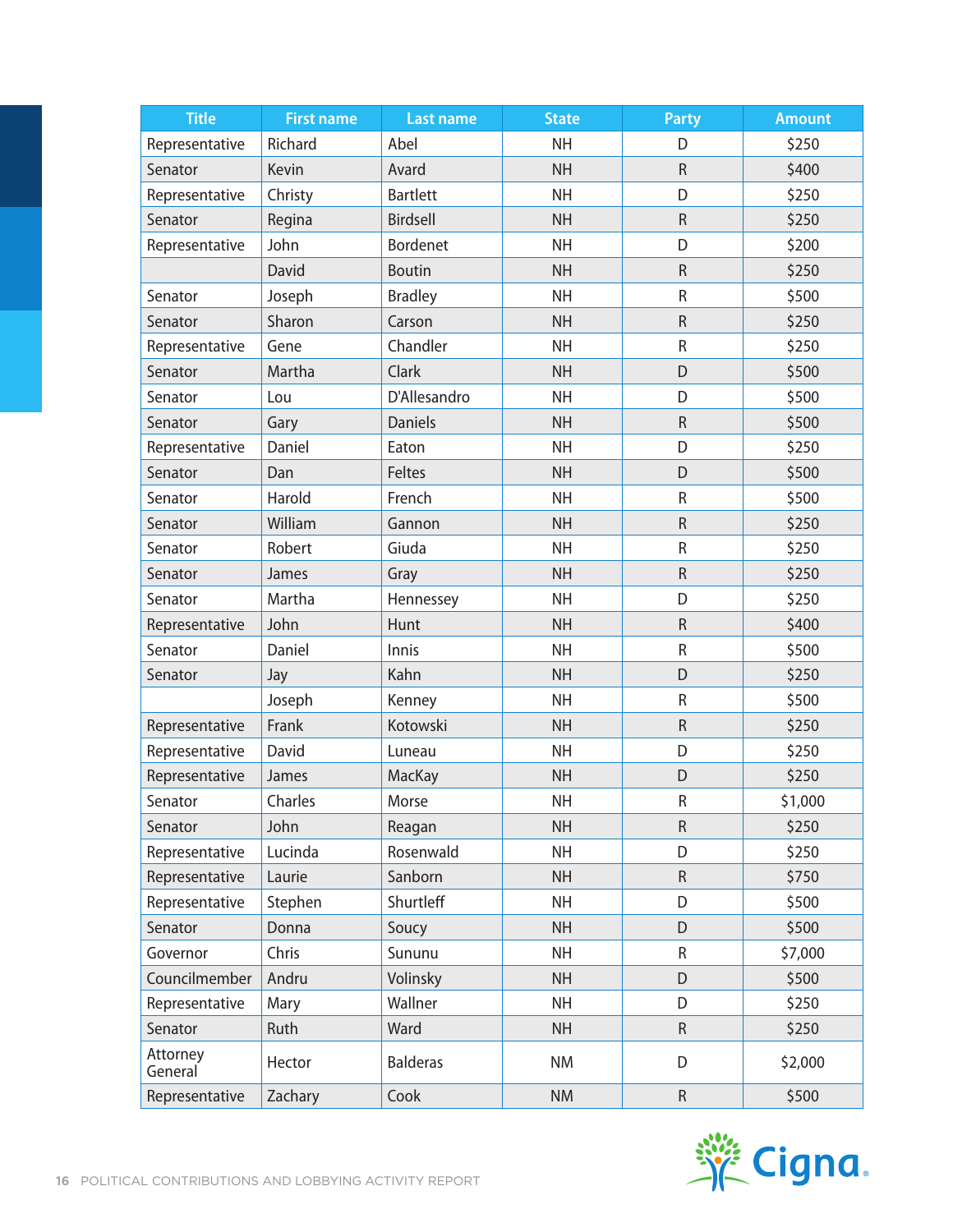| <b>Title</b>        | <b>First name</b> | <b>Last name</b> | <b>State</b><br><b>Party</b> |             | <b>Amount</b> |
|---------------------|-------------------|------------------|------------------------------|-------------|---------------|
| Representative      | George            | Dodge            | <b>NM</b>                    | D           | \$400         |
| Representative      | <b>Brian</b>      | Egolf            | <b>NM</b>                    | D           | \$500         |
| Representative      | Kelly             | Fajardo          | <b>NM</b>                    | $\mathsf R$ | \$400         |
| Representative      | Doreen            | Gallegos         | <b>NM</b>                    | D           | \$400         |
| Senator             | Stuart            | Ingle            | <b>NM</b>                    | R           | \$400         |
| Representative      | Michelle          | Lujan Grisham    | <b>NM</b>                    | D           | \$1,500       |
| Representative      | Patricia          | Lundstrom        | <b>NM</b>                    | D           | \$400         |
| Senator             | Mark              | <b>Moores</b>    | <b>NM</b>                    | ${\sf R}$   | \$400         |
| Representative      | Patricio          | Ruiloba          | <b>NM</b>                    | D           | \$400         |
| Senator             | Clemente          | Sanchez          | <b>NM</b>                    | D           | \$400         |
| Senator             | William           | Sharer           | <b>NM</b>                    | R           | \$400         |
| Senator             | John              | Smith            | <b>NM</b>                    | D           | \$400         |
| Representative      | Sheryl            | Stapleton        | <b>NM</b>                    | D           | \$400         |
| Representative      | Jim               | Trujillo         | <b>NM</b>                    | D           | \$400         |
| Senator             | John              | Woods            | <b>NM</b>                    | ${\sf R}$   | \$400         |
| Attorney<br>General | Michael           | Hunter           | OK                           | $\mathsf R$ | \$1,500       |
| Governor            | Kate              | Brown            | <b>OR</b><br>D               |             | \$5,000       |
| Senator             | John              | <b>Blake</b>     | PA                           | D           | \$2,000       |
| Senator             | Jacob             | Corman           | PA                           | ${\sf R}$   | \$2,000       |
| Representative      | <b>Bryan</b>      | Cutler           | PA                           | ${\sf R}$   | \$2,000       |
| Representative      | Anthony           | DeLuca           | PA                           | D           | \$1,000       |
| Representative      | Tina              | Pickett          | PA                           | ${\sf R}$   | \$2,000       |
| Senator             | Joseph            | Scarnati         | PA                           | $\sf R$     | \$2,000       |
| Attorney<br>General | Joshua            | Shapiro          | PA                           | D           | \$2,000       |
| Senator             | Sharif            | <b>Street</b>    | PA                           | D           | \$1,000       |
| Representative      | Michael           | Turzai           | PA                           | ${\sf R}$   | \$2,000       |
| Senator             | Donald            | White            | PA                           | R           | \$1,000       |
| Attorney<br>General | Alan              | Wilson           | SC                           | $\mathsf R$ | \$2,000       |
|                     | Jason             | Ravnsborg        | SD                           | R           | \$1,000       |
| Representative      | Carson            | <b>Beck</b>      | <b>TN</b>                    | D           | \$500         |
| Senator             | Mike              | Bell             | <b>TN</b>                    | R           | \$500         |
| Representative      | Clark             | Boyd             | <b>TN</b>                    | $\mathsf R$ | \$500         |
| Representative      | Glen              | Casada           | <b>TN</b>                    | R           | \$500         |
| Representative      | Michael           | Curcio           | <b>TN</b>                    | ${\sf R}$   | \$750         |
| Representative      | Jeremy            | Faison           | <b>TN</b>                    | $\mathsf R$ | \$500         |
| Representative      | Ron               | Gant             | <b>TN</b>                    | R           | \$750         |
| Senator             | Dolores           | Gresham          | <b>TN</b>                    | R           | \$500         |

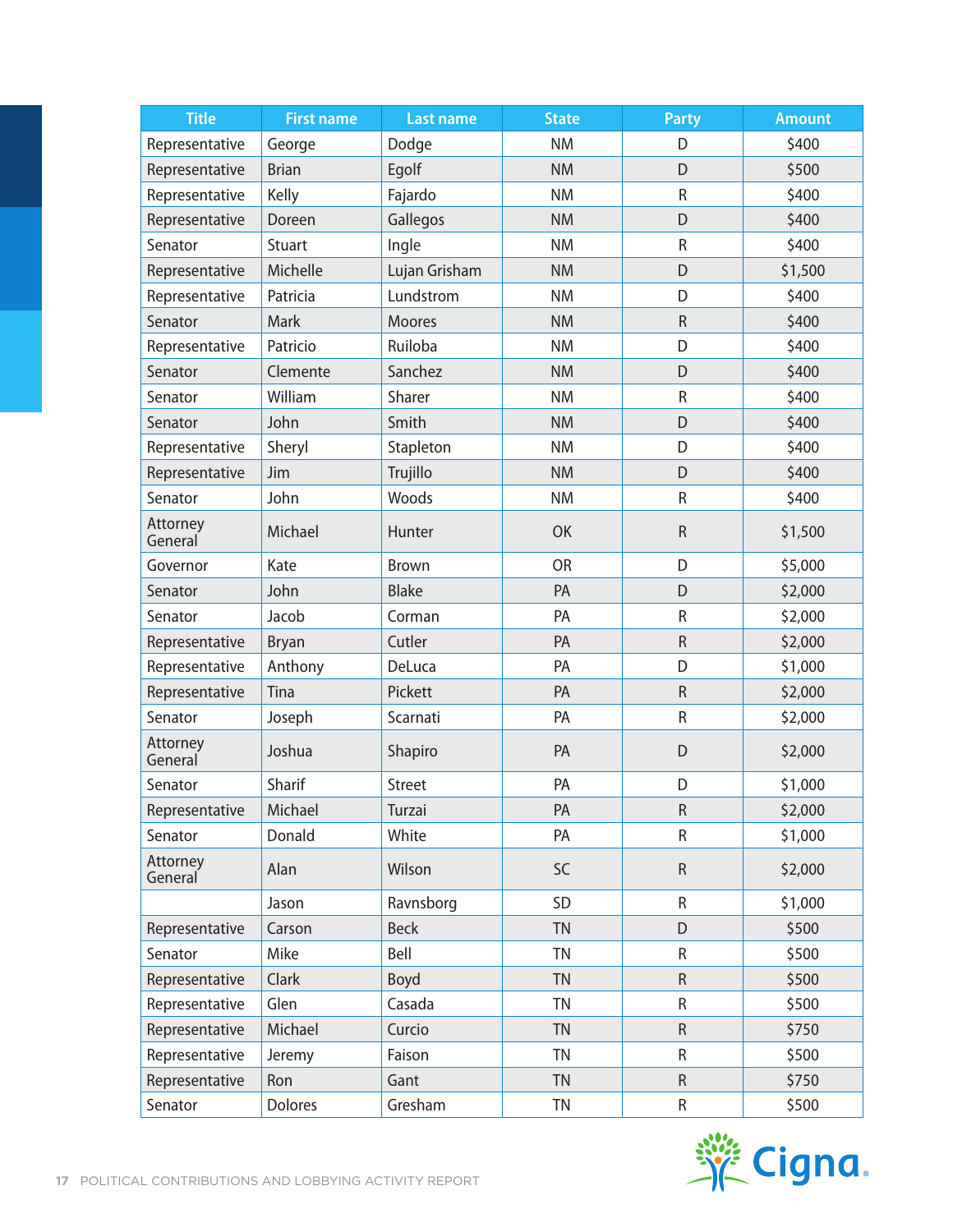| <b>Title</b>        | <b>First name</b> | <b>State</b><br><b>Last name</b> |                | <b>Party</b> | <b>Amount</b> |
|---------------------|-------------------|----------------------------------|----------------|--------------|---------------|
| Senator             | Ferrell           | Haile                            | <b>TN</b>      | $\mathsf R$  | \$500         |
| Representative      | David             | <b>Hawk</b>                      | <b>TN</b>      | R            | \$500         |
| Representative      | Gary              | <b>Hicks</b>                     | <b>TN</b>      | ${\sf R}$    | \$500         |
| Representative      | Timothy           | Hill                             | <b>TN</b>      | ${\sf R}$    | \$350         |
| Senator             | Ed                | Jackson                          | <b>TN</b>      | $\mathsf R$  | \$750         |
| Representative      | Darren            | Jernigan                         | <b>TN</b>      | D            | \$350         |
| Representative      | Kelly             | Keisling                         | <b>TN</b>      | $\mathsf R$  | \$750         |
|                     | Bill              | Lee                              | TN             | R            | \$2,500       |
| Senator             | Jon               | Lundberg                         | <b>TN</b>      | ${\sf R}$    | \$750         |
| Representative      | Pat               | Marsh                            | TN             | R            | \$500         |
| Senator             | Frank             | Niceley                          | <b>TN</b>      | ${\sf R}$    | \$750         |
| Representative      | Dennis            | Powers                           | <b>TN</b>      | R            | \$500         |
| Senator             | Kerry             | Roberts                          | <b>TN</b>      | $\mathsf R$  | \$500         |
| Representative      | Tim               | Rudd                             | TN             | R            | \$350         |
| Representative      | Rick              | <b>Staples</b>                   | <b>TN</b>      | D            | \$350         |
| Senator             | John              | Stevens                          | <b>TN</b>      | ${\sf R}$    | \$750         |
| Senator             | Reginald          | Tate                             | <b>TN</b><br>D |              | \$1,000       |
| Representative      | Dwayne            | <b>TN</b><br>D<br>Thompson       |                |              | \$750         |
| Representative      | Ron               | <b>Travis</b>                    | <b>TN</b>      | $\mathsf R$  | \$1,500       |
| Representative      | J. Micah          | Van Huss                         | TN             | ${\sf R}$    | \$500         |
| Representative      | Kevin             | Vaughan                          | <b>TN</b>      | ${\sf R}$    | \$500         |
| Representative      | Terri             | Weaver                           | TN             | R            | \$500         |
| Representative      | Mark              | White                            | <b>TN</b>      | ${\sf R}$    | \$500         |
| Representative      | Jason             | Zachary                          | <b>TN</b>      | R            | \$1,000       |
| Representative      | Carol             | Alvarado                         | <b>TX</b>      | D            | \$500         |
| Representative      | Giovanni          | Capriglione                      | <b>ΤΧ</b>      | ${\sf R}$    | \$1,000       |
| Representative      | Drew              | Darby                            | TX             | ${\sf R}$    | \$500         |
| Representative      | Ana               | Hernandez Luna                   | TX             | D            | \$500         |
| Representative      | Lyle              | Larson                           | TX             | ${\sf R}$    | \$500         |
| Representative      | Oscar             | Longoria                         | <b>TX</b>      | D            | \$500         |
| Representative      | Eddie             | Lucio                            | <b>TX</b>      | D            | \$500         |
| Senator             | Jose              | Menendez                         | TX             | D            | \$1,000       |
| Representative      | Chris             | Paddie                           | <b>TX</b>      | $\mathsf R$  | \$500         |
| Attorney<br>General | Ken               | Paxton                           | TΧ             | R            | \$5,000       |
|                     | Angela            | Paxton                           | <b>TX</b>      | ${\sf R}$    | \$1,500       |
| Representative      | W. Four           | Price                            | TX             | ${\sf R}$    | \$1,000       |
| Representative      | Richard           | Raymond                          | <b>TX</b>      | D            | \$1,000       |
| Representative      | Toni              | Rose                             | TX             | D            | \$500         |

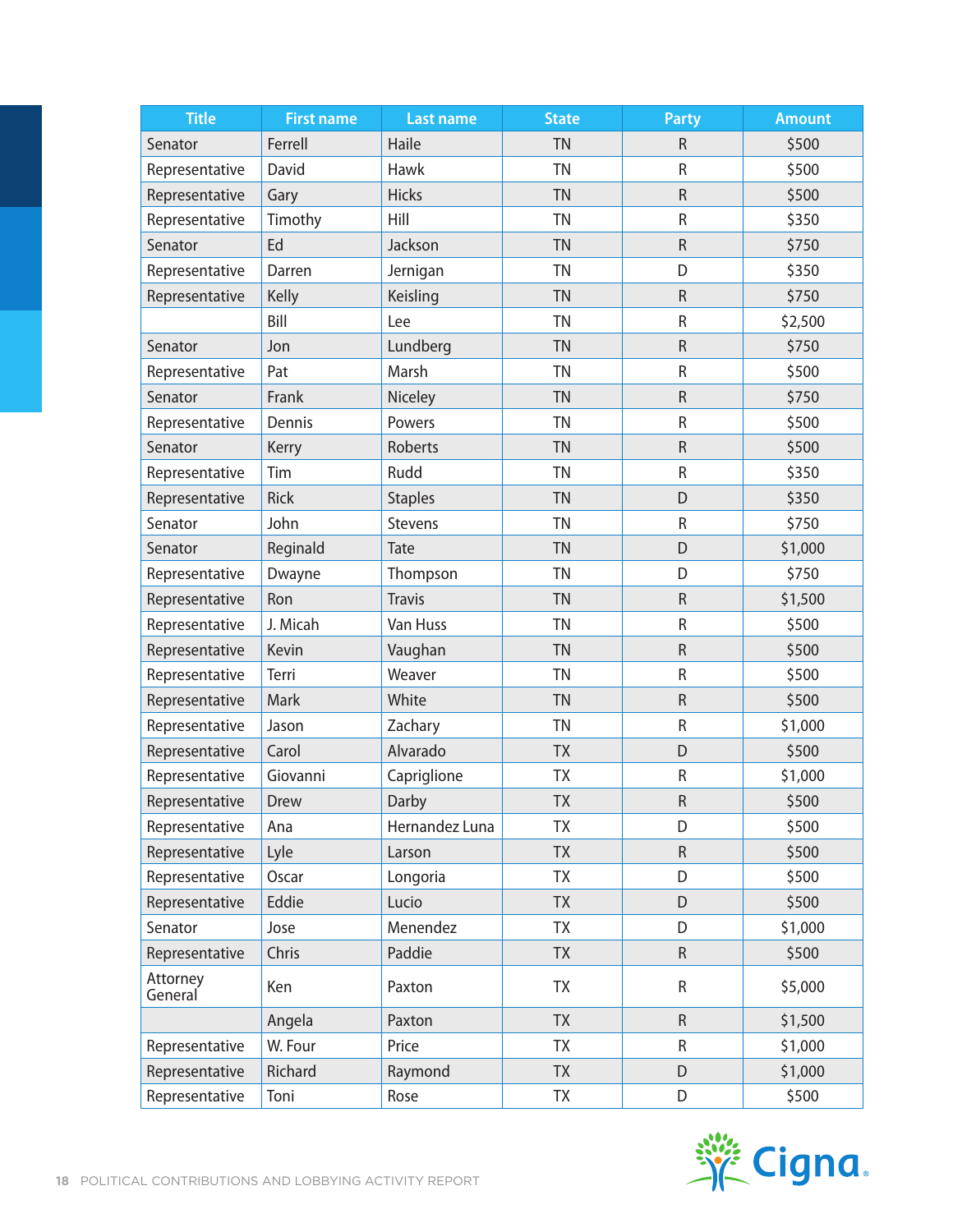| <b>Title</b>   | <b>First name</b> | <b>Last name</b> | <b>State</b><br>Party |             | <b>Amount</b> |
|----------------|-------------------|------------------|-----------------------|-------------|---------------|
| Senator        | Larry             | Taylor           | <b>TX</b>             | R           | \$1,000       |
| Representative | Chris             | Turner           | <b>TX</b>             | D           | \$500         |
| Senator        | Kirk              | Watson           | TX                    | D           | \$1,000       |
| Representative | John              | Zerwas           | <b>TX</b>             | ${\sf R}$   | \$1,000       |
| Delegate       | Lamont            | <b>Bagby</b>     | VA                    | D           | \$500         |
| Senator        | George            | <b>Barker</b>    | VA                    | D           | \$500         |
| Delegate       | Jeff              | Bourne           | VA                    | D           | \$500         |
| Delegate       | Kathy             | Byron            | VA                    | ${\sf R}$   | \$500         |
| Senator        | A. Benton         | Chafin           | VA                    | ${\sf R}$   | \$500         |
| Senator        | John              | Cosgrove         | VA                    | ${\sf R}$   | \$500         |
| Delegate       | M. Kirkland       | Cox              | VA                    | $\mathsf R$ | \$1,000       |
| Senator        | Rosalyn           | Dance            | VA                    | D           | \$500         |
| Senator        | Siobhan           | Dunnavant        | VA                    | $\mathsf R$ | \$500         |
| Delegate       | Eileen            | Filler-Corn      | VA                    | D           | \$500         |
| Delegate       | C. Todd           | Gilbert          | VA                    | ${\sf R}$   | \$500         |
| Delegate       | Stephen           | <b>Heretick</b>  | VA<br>D               |             | \$500         |
| Senator        | Janet             | Howell           | VA<br>D               |             | \$500         |
| Delegate       | Timothy           | Hugo             | VA                    | ${\sf R}$   | \$500         |
| Delegate       | Mark              | Keam             | VA<br>D               |             | \$500         |
| Delegate       | <b>Terry</b>      | Kilgore          | VA                    | ${\sf R}$   | \$500         |
| Delegate       | Kaye              | Kory             | VA                    | D           | \$500         |
| Delegate       | Joseph            | Lindsey          | VA                    | D           | \$500         |
| Senator        | L.                | Lucas            | VA                    | D           | \$500         |
| Senator        | Ryan              | McDougle         | VA                    | ${\sf R}$   | \$500         |
| Senator        | Jeremy            | <b>McPike</b>    | VA                    | D           | \$500         |
| Delegate       | Michael           | Mullin           | VA                    | D           | \$500         |
| Senator        | Stephen           | Newman           | VA                    | ${\sf R}$   | \$500         |
| Senator        | <b>Thomas</b>     | Norment          | VA                    | R           | \$500         |
| Senator        | Mark              | Obenshain        | VA                    | R           | \$500         |
| Delegate       | Israel            | O'Quinn          | VA                    | $\mathsf R$ | \$500         |
| Delegate       | Margaret          | Ransone          | VA                    | R           | \$500         |
| Senator        | Richard           | Saslaw           | VA                    | D           | \$1,000       |
| Delegate       | Mark              | <b>Sickles</b>   | VA                    | D           | \$500         |
| Senator        | Lionell           | Spruill          | VA                    | D           | \$500         |
| Senator        | William           | Stanley          | VA                    | R           | \$500         |
| Senator        | Glen              | Sturtevant       | VA                    | ${\sf R}$   | \$500         |
| Delegate       | David             | Toscano          | VA                    | D           | \$1,000       |
| Senator        | Frank             | Wagner           | VA                    | $\mathsf R$ | \$500         |

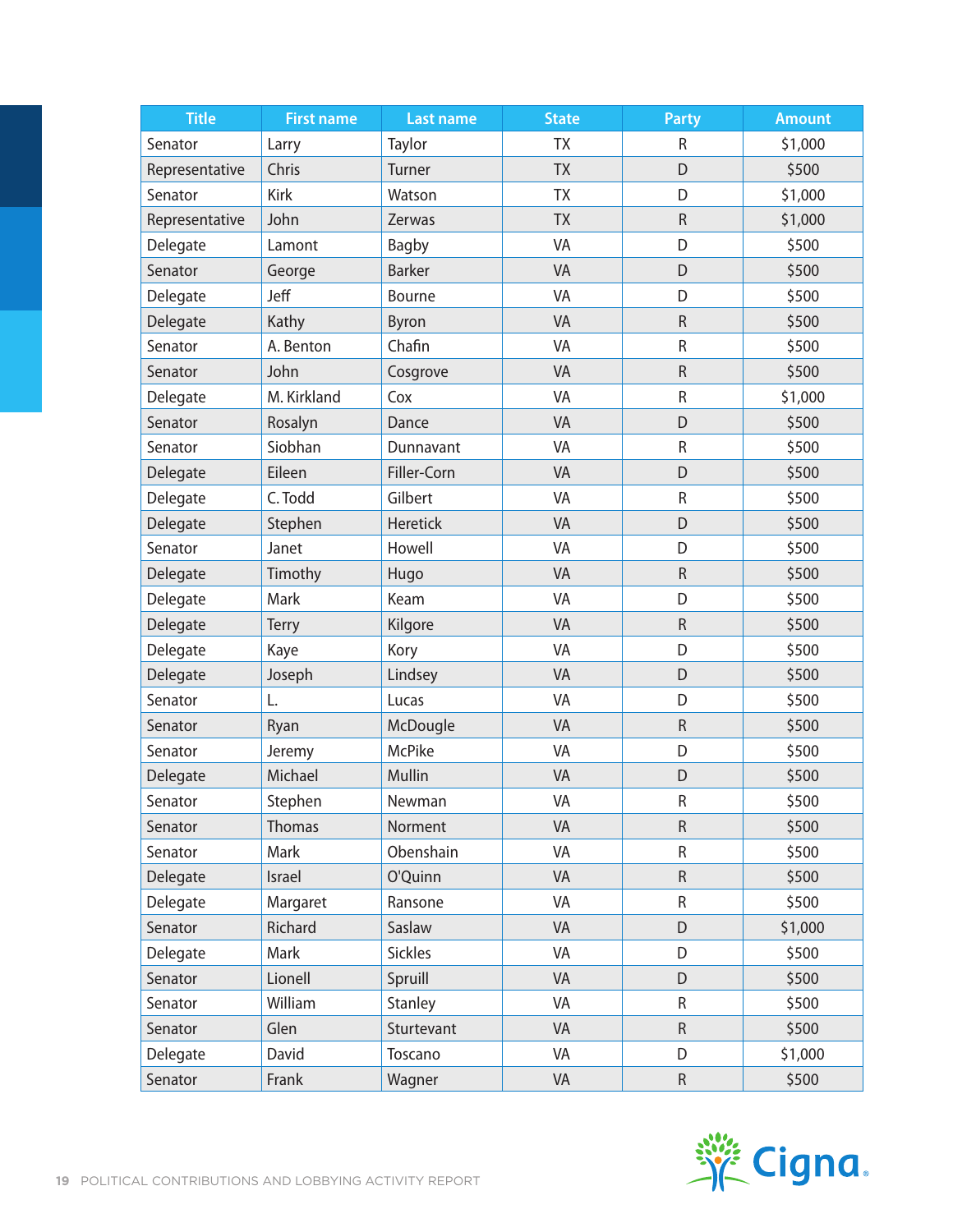| <b>Title</b>   | <b>First name</b> | <b>Last name</b> | <b>State</b> | <b>Party</b> | <b>Amount</b> |
|----------------|-------------------|------------------|--------------|--------------|---------------|
| Delegate       | Jeion             | Ward             | <b>VA</b>    | D            | \$500         |
| Delegate       | Robert            | Ware             | VA           | R            | \$500         |
| Delegate       | Michael           | Webert           | <b>VA</b>    | $\mathsf R$  | \$500         |
| Governor       | Scott             | Walker           | WI           | R            | \$2,500       |
| Representative | Jim               | Allen            | <b>WY</b>    | $\mathsf R$  | \$300         |
| Representative | Theodore          | Blackburn        | <b>WY</b>    | $\mathsf R$  | \$300         |
| Honorable      | Edward            | Buchanan         | <b>WY</b>    | $\mathsf R$  | \$400         |
| Representative | JoAnn             | Dayton           | <b>WY</b>    | D            | \$300         |
|                | Shelly            | Duncan           | <b>WY</b>    | $\mathsf{R}$ | \$300         |
| Representative | John              | Eklund           | <b>WY</b>    | R            | \$300         |
| Honorable      | Mark              | Gordon           | <b>WY</b>    | $\mathsf R$  | \$1,000       |
| Representative | Bill              | Haley            | <b>WY</b>    | $\mathsf R$  | \$300         |
| Representative | <b>Steve</b>      | Harshman         | <b>WY</b>    | $\mathsf R$  | \$300         |
| Senator        | John              | Hastert          | <b>WY</b>    | D            | \$400         |
| Representative | Dan               | Laursen          | <b>WY</b>    | $\mathsf R$  | \$250         |
| Representative | Carl              | Loucks           | <b>WY</b>    | $\mathsf{R}$ | \$300         |
| Representative | David             | Northrup         | <b>WY</b>    | $\mathsf R$  | \$300         |
| Representative | Jared             | Olsen            | <b>WY</b>    | R            | \$300         |
|                | Kristi            | <b>Racines</b>   | <b>WY</b>    | $\mathsf{R}$ | \$400         |
|                | Cyrus             | Western          | <b>WY</b>    | $\mathsf R$  | \$300         |
|                | John              | Winter           | <b>WY</b>    | $\mathsf R$  | \$300         |

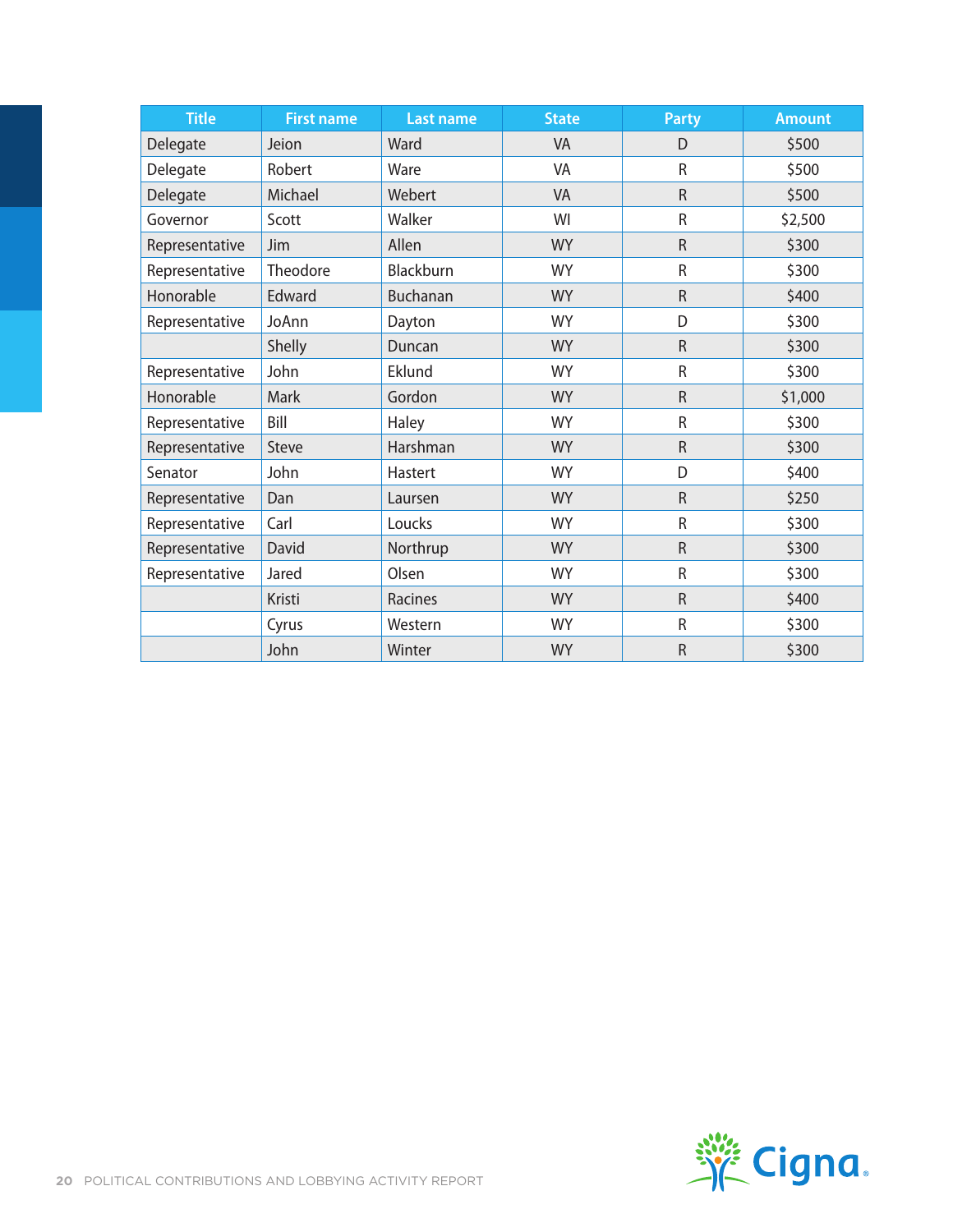In addition, the CignaPAC contributed to the following political action committees and political organizations.

| <b>Committee</b>                                               | <b>State</b>   | <b>Party</b> | <b>Amount</b> |
|----------------------------------------------------------------|----------------|--------------|---------------|
| Arizona Democratic Party (Non-Federal)                         | AZ             | D            | \$2,500       |
| Arizona Republican Party                                       | AZ             | $\mathsf R$  | \$2,500       |
| Angela Williams Leadership Fund                                | C <sub>O</sub> | D            | \$300         |
| Coloradans for Fairness (527)                                  | CO             | D            | \$4,000       |
| <b>Colorado Business Political Action Committee</b><br>(CBPAC) | C <sub>O</sub> | $NP*$        | \$575         |
| Colorado Democratic Party (Non-Federal)                        | CO             | D            | \$250         |
| Our Colorado Values (527)                                      | C <sub>O</sub> | D            | \$4,900       |
| Senate Majority Fund (527)                                     | CO             | R            | \$5,000       |
| Tracy Kraft-Tharp Leadership Fund                              | CO             | D            | \$275         |
| Values First Colorado (527)                                    | C <sub>O</sub> | $\mathsf R$  | \$4,000       |
| Common Sense for Florida's Heartland                           | FL             | R            | \$2,500       |
| Florida Democratic Party (Non-Federal)                         | FL             | D            | \$5,000       |
| Floridians for Economic Freedom                                | FL             | R            | \$5,000       |
| Jobs for Florida                                               | FL             | R            | \$5,000       |
| Keeping Florida Growing                                        | <b>FL</b>      | R            | \$2,500       |
| Republican Party of Florida (Non-Federal)                      | <b>FL</b>      | $\mathsf R$  | \$10,000      |
| <b>Treasure Florida</b>                                        | FL             | R            | \$5,000       |
| Working Together For Florida PAC                               | FL             | $\mathsf{R}$ | \$5,000       |
| Georgia Responsible Leadership Fund                            | GA             | D            | \$1,500       |
| Republican State Central Committee Of MD<br>(Non-Federal)      | <b>MD</b>      | $\mathsf R$  | \$2,000       |
| Gideon Leadership PAC                                          | <b>ME</b>      | D            | \$500         |
| House Republican Fund                                          | <b>ME</b>      | $\mathsf R$  | \$500         |
| Senate Democratic Campaign Committee                           | <b>ME</b>      | D            | \$500         |
| Senate Republican Majority PAC                                 | <b>ME</b>      | $\mathsf R$  | \$500         |
| <b>Build PA PAC</b>                                            | PA             | R            | \$1,000       |
| Bill Lee Inaugural, Inc.                                       | TN             | ${\sf R}$    | \$7,500       |
| <b>BowPAC</b>                                                  | <b>TN</b>      | R            | \$750         |
| Citizens for the Right Way                                     | <b>TN</b>      | ${\sf R}$    | \$750         |
| Jack-PAC                                                       | TN             | R            | \$1,250       |
| Johnson Victory PAC                                            | <b>TN</b>      | R            | \$750         |
| <b>KEYPAC</b>                                                  | <b>TN</b>      | R            | \$750         |
| <b>McPAC</b>                                                   | <b>TN</b>      | $\mathsf R$  | \$2,000       |
| Utah Republican Party                                          | UT             | R            | \$1,250       |
| Utah State Democratic Committee                                | UT             | D            | \$1,250       |

\* No party affiliation.

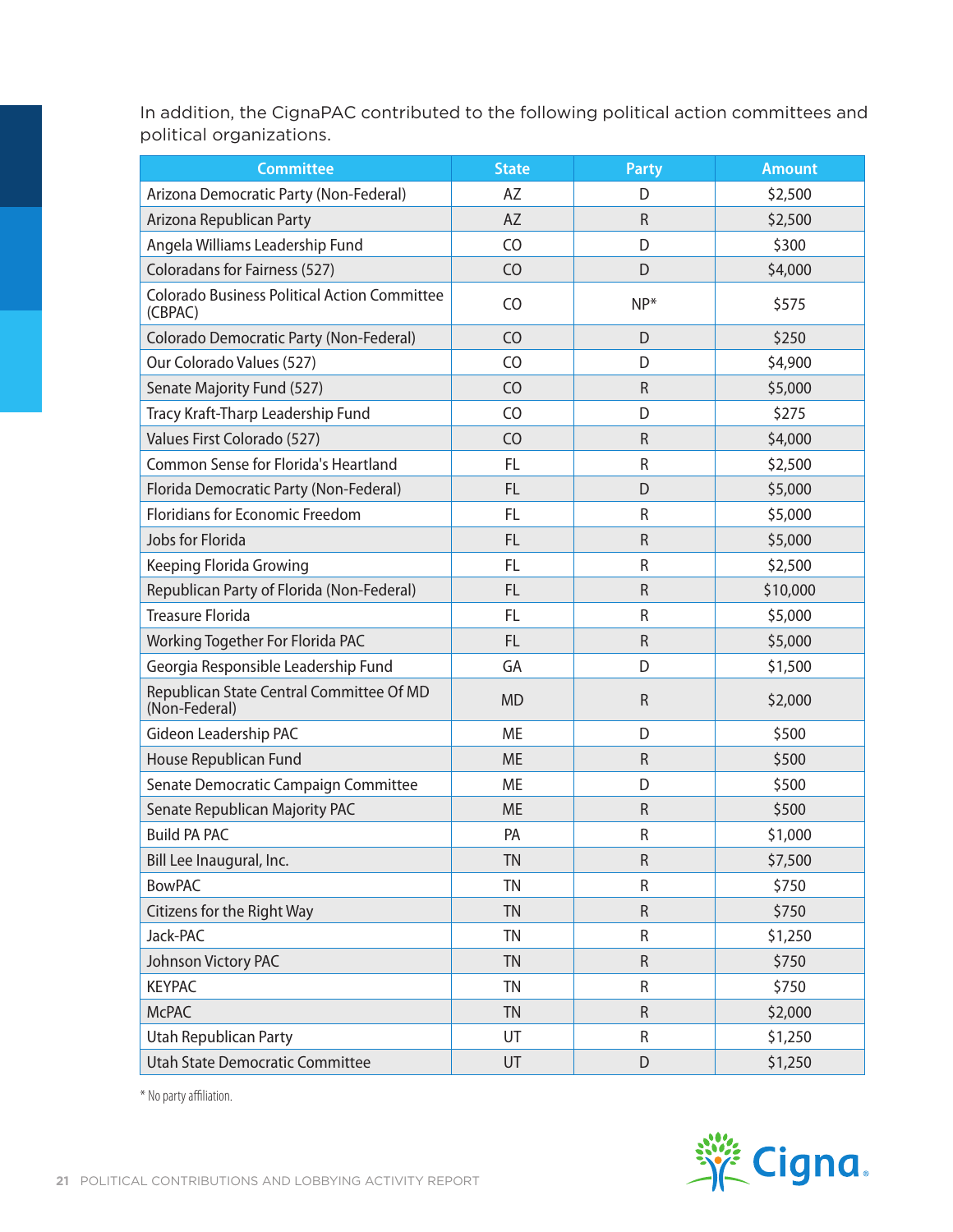#### **Municipal candidates**

| <b>Title</b> | <b>First</b><br>name | Last<br>name    | <b>Office sought</b>                                    | <b>State</b> | <b>Party</b> | <b>Amount</b> |
|--------------|----------------------|-----------------|---------------------------------------------------------|--------------|--------------|---------------|
|              | Daniel               | Valenzuela      | Mayor of Phoenix                                        | AZ           | $NP*$        | \$800         |
| Sheriff      | Chad                 | Chronister      | Sheriff of Hillsborough<br>County                       | <b>FL</b>    | R.           | \$1,000       |
| Commissioner | Doreen               | <b>Williams</b> | <b>Rockdale County</b><br>Commissioner, Post 2          | GA           | D            | \$1,000       |
| Executive    | John                 | Olszewski       | <b>Baltimore County</b><br>Executive                    | <b>MD</b>    | D            | \$2,000       |
| Mayor        | Jim                  | Coppinger       | <b>Mayor of Hamilton County</b>                         | <b>TN</b>    | R            | \$1,000       |
| Mayor        | Jim                  | Strickland      | <b>Mayor of Memphis</b>                                 | <b>TN</b>    | <b>NP</b>    | \$2,500       |
| Mayor        | David                | <b>Briley</b>   | Mayor of Nashville                                      | <b>TN</b>    | <b>NP</b>    | \$3,000       |
| Clerk        | Wanda                | Halbert         | <b>Shelby County Clerk</b>                              | <b>TN</b>    | D            | \$1,000       |
| Commissioner | <b>Mark</b>          | Billingsley     | <b>Shelby County</b><br><b>Commissioner District 04</b> | <b>TN</b>    | R            | \$1,000       |
| Commissioner | Willie               | <b>Brooks</b>   | <b>Shelby County</b><br><b>Commissioner District 06</b> | <b>TN</b>    | D            | \$1,000       |
| Commissioner | Edmund               | Ford            | <b>Shelby County</b><br>Commissioner District 08        | <b>TN</b>    | D            | \$1,000       |
| Commissioner | Reginald             | Milton          | <b>Shelby County</b><br><b>Commissioner District 10</b> | <b>TN</b>    | D            | \$1,000       |
| Commissioner | Eddie                | Jones           | <b>Shelby County</b><br><b>Commissioner District 11</b> | <b>TN</b>    | D            | \$1,000       |
| Commissioner | Van                  | <b>Turner</b>   | <b>Shelby County</b><br><b>Commissioner District 12</b> | <b>TN</b>    | D            | \$1,000       |
|              | Tom                  | Carpenter       | <b>Shelby County</b><br><b>Commissioner District 2</b>  | <b>TN</b>    | D            | \$1,000       |
|              | Monica               | Timmerman       | <b>Shelby County</b><br><b>Commissioner District 3</b>  | <b>TN</b>    | D            | \$1,000       |
| Commissioner | Tami                 | Sawyer          | <b>Shelby County</b><br><b>Commissioner District 7</b>  | <b>TN</b>    | D            | \$1,000       |
| Commissioner | Mickell              | Lowery          | <b>Shelby County</b><br><b>Commissioner District 8</b>  | <b>TN</b>    | D            | \$1,000       |
| Mayor        | Lee                  | <b>Harris</b>   | <b>Shelby County Mayor</b>                              | <b>TN</b>    | D            | \$2,000       |
|              | David                | Lenoir          | <b>Shelby County Mayor</b>                              | <b>TN</b>    | R            | \$2,000       |
|              | Terry                | Roland          | <b>Shelby County Mayor</b>                              | <b>TN</b>    | R            | \$2,000       |
| Member       | Shante               | Avant           | <b>Shelby County School</b><br>Board District 06        | <b>TN</b>    | D            | \$1,500       |
| Sheriff      | Floyd                | Bonner          | <b>Shelby County Sheriff</b>                            | <b>TN</b>    | D            | \$2,500       |
| Clerk        | Heidi                | Kuhn            | <b>Shelby Criminal Court</b><br>Clerk                   | <b>TN</b>    | D            | \$1,000       |
| Judge        | Janis                | Fullilove       | Shelby Juvenile Court<br>Clerk                          | <b>TN</b>    | D            | \$1,000       |

\* No party affiliation.

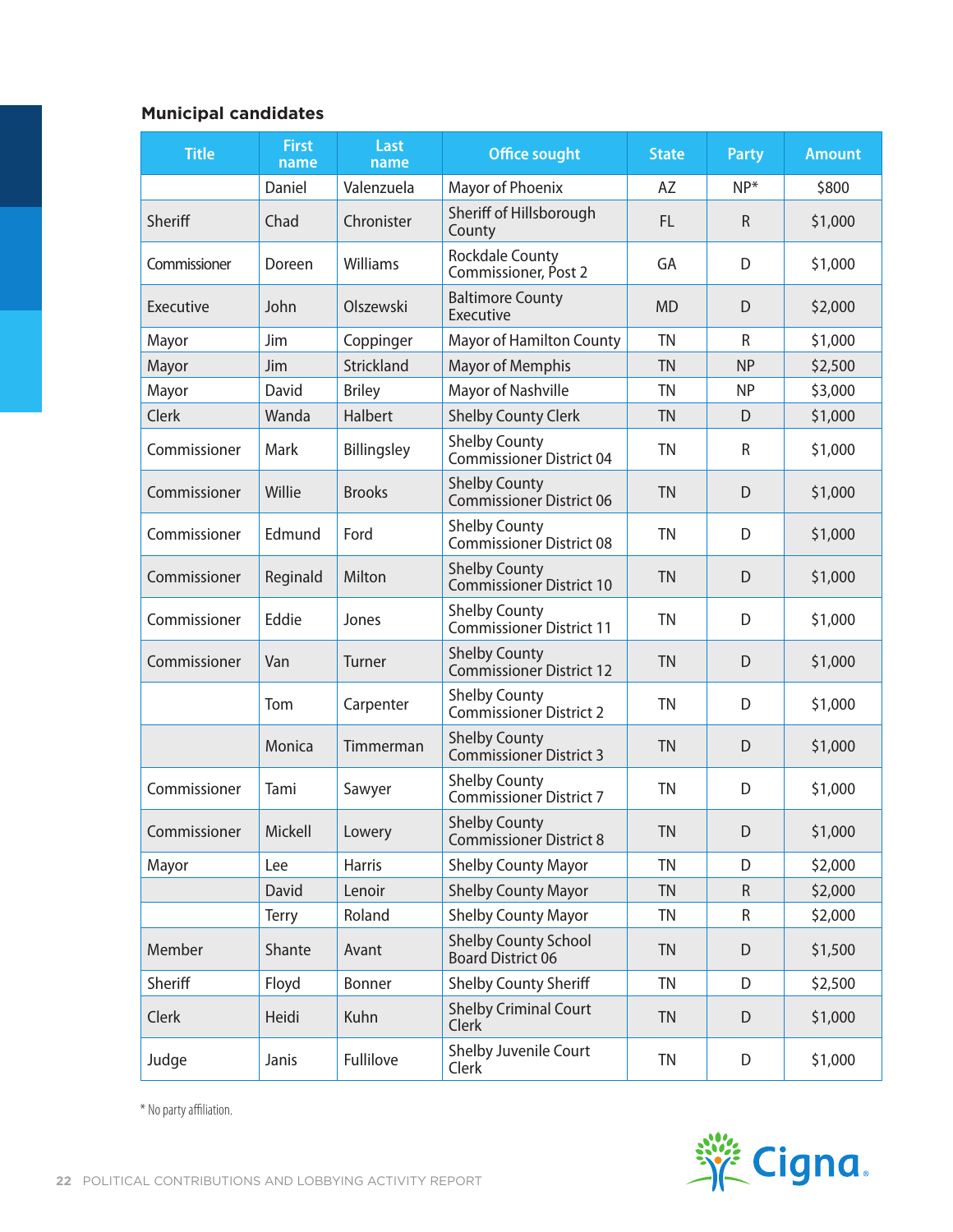#### **Municipal candidates**

| <b>Title</b>  | <b>First</b><br>name | Last<br>name  | <b>Office sought</b>                                   | <b>State</b> | <b>Party</b> | <b>Amount</b> |
|---------------|----------------------|---------------|--------------------------------------------------------|--------------|--------------|---------------|
| Councilmember | <b>Brenda</b>        | Stardig       | Houston City Council<br>District A                     | <b>TX</b>    | $NP*$        | \$750         |
| Councilmember | Jack                 | Christie      | <b>Houston City Council</b><br><b>District AL</b>      | <b>TX</b>    | <b>NP</b>    | \$750         |
| Councilmember | Amanda               | Edwards       | <b>Houston City Council</b><br>District AL             | <b>TX</b>    | <b>NP</b>    | \$750         |
| Councilmember | Michael              | Kubosh        | <b>Houston City Council</b><br>District AL             | <b>TX</b>    | <b>NP</b>    | \$750         |
| Councilmember | David                | Robinson      | Houston City Council<br>District AL                    | <b>TX</b>    | <b>NP</b>    | \$750         |
| Councilmember | Mike                 | Knox          | <b>Houston City Council</b><br>District AL, Position 1 | <b>TX</b>    | <b>NP</b>    | \$750         |
| Councilmember | Ellen                | Cohen         | Houston City Council<br>District C                     | TX           | <b>NP</b>    | \$750         |
| Councilmember | Dave                 | <b>Martin</b> | Houston City Council<br><b>District E</b>              | <b>TX</b>    | <b>NP</b>    | \$750         |
| Councilmember | Greg                 | <b>Travis</b> | Houston City Council<br>District G                     | <b>TX</b>    | <b>NP</b>    | \$750         |
| Councilmember | Karla                | Cisneros      | <b>Houston City Council</b><br><b>District H</b>       | <b>TX</b>    | <b>NP</b>    | \$750         |
| Councilmember | Robert               | Gallegos      | Houston City Council<br>District I                     | TX           | <b>NP</b>    | \$750         |
| Mayor         | Sylvester            | <b>Turner</b> | Mayor of Houston                                       | <b>TX</b>    | D            | \$750         |

\* No party affiliation.